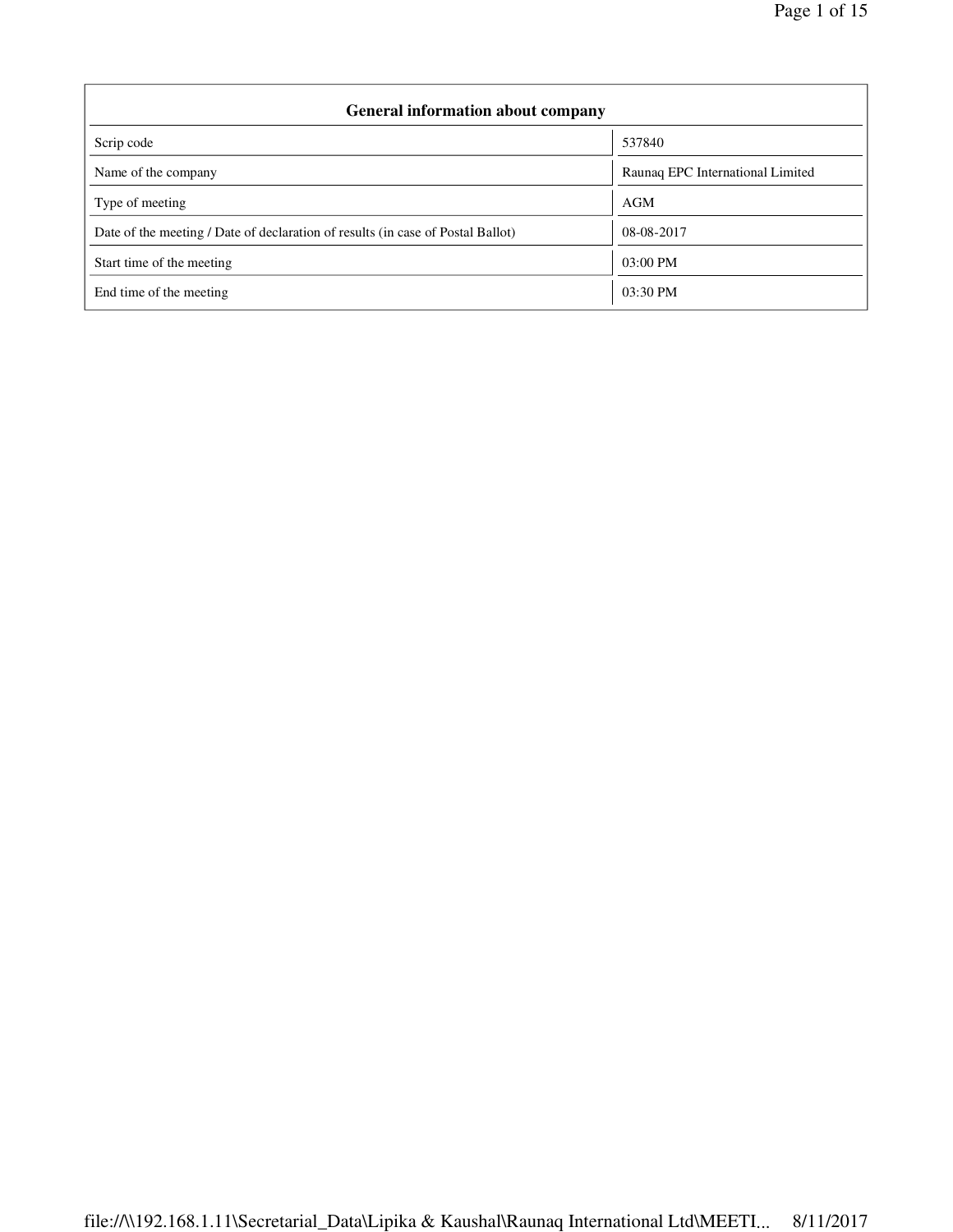| <b>Voting results</b>                                                        |            |  |  |  |  |
|------------------------------------------------------------------------------|------------|--|--|--|--|
| Record date                                                                  | 01-08-2017 |  |  |  |  |
| Total number of shareholders on record date                                  | 2703       |  |  |  |  |
| No. of shareholders present in the meeting either in person or through proxy |            |  |  |  |  |
| a) Promoters and Promoter group                                              | 3          |  |  |  |  |
| b) Public                                                                    | 1304       |  |  |  |  |
| No. of shareholders attended the meeting through video conferencing          |            |  |  |  |  |
| a) Promoters and Promoter group                                              | $\theta$   |  |  |  |  |
| b) Public                                                                    | $\theta$   |  |  |  |  |
| No. of resolution passed in the meeting                                      | 4          |  |  |  |  |
| Disclosure of notes on voting results                                        |            |  |  |  |  |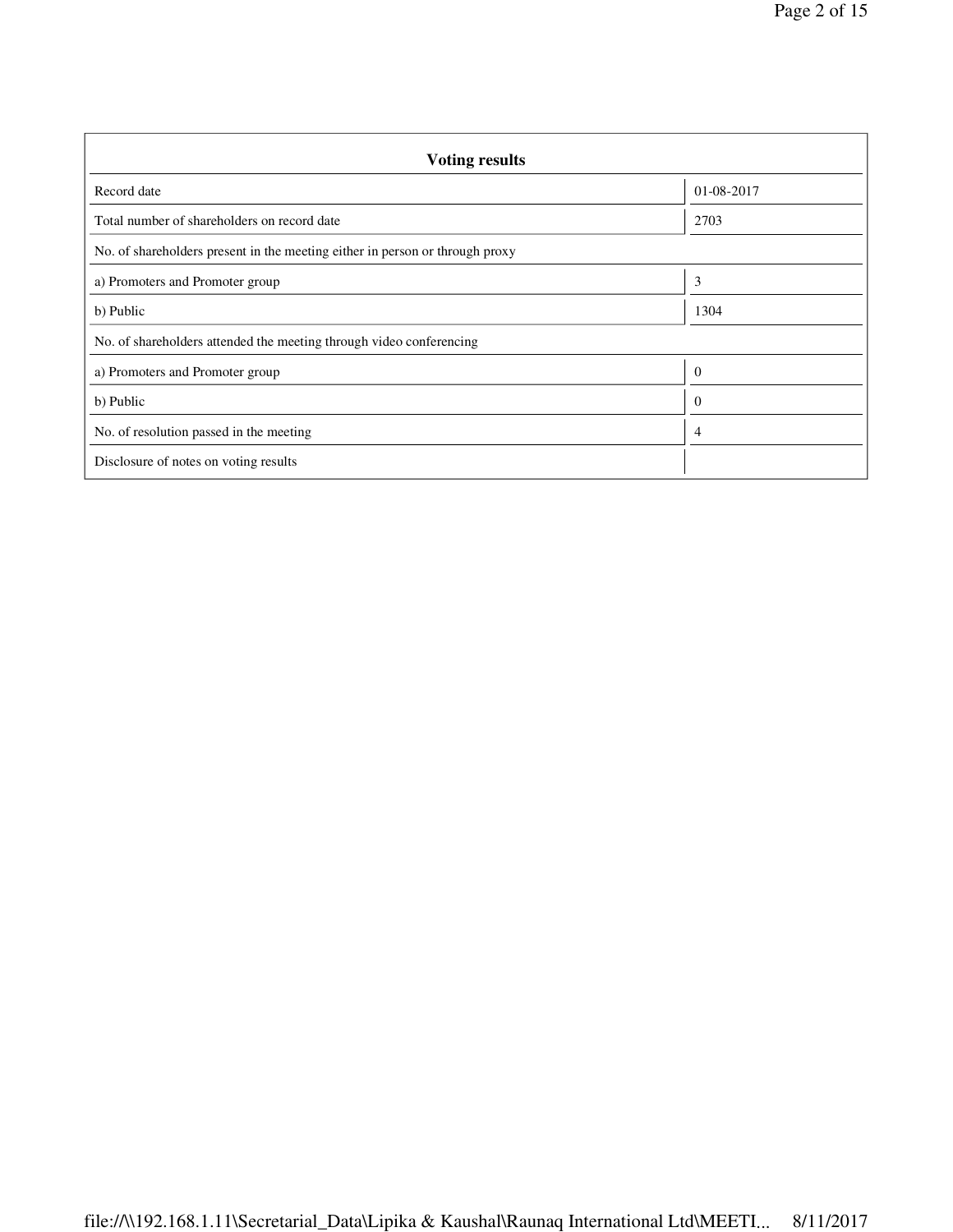|                                           |                                                                            |                  |                   | <b>Resolution(1)</b>                                                                                                                                   |                                  |                                |                                              |                                            |
|-------------------------------------------|----------------------------------------------------------------------------|------------------|-------------------|--------------------------------------------------------------------------------------------------------------------------------------------------------|----------------------------------|--------------------------------|----------------------------------------------|--------------------------------------------|
| Resolution required: (Ordinary / Special) |                                                                            |                  |                   | Ordinary                                                                                                                                               |                                  |                                |                                              |                                            |
| agenda/resolution?                        | Whether promoter/promoter group are interested in the                      |                  |                   | N <sub>0</sub>                                                                                                                                         |                                  |                                |                                              |                                            |
| Description of resolution considered      |                                                                            |                  | Auditors thereon. | To receive, consider and adopt the financial statements of the Company for<br>the year ended 31 March, 2017 together with Reports of the Directors and |                                  |                                |                                              |                                            |
| Category                                  | No. of<br>No. of<br>Mode of<br>shares<br>votes<br>voting<br>held<br>polled |                  |                   | % of Votes<br>polled on<br>outstanding<br>shares                                                                                                       | No. of<br>$votes - in$<br>favour | No. of<br>$votes -$<br>against | $%$ of votes<br>in favour on<br>votes polled | $%$ of Votes<br>against on<br>votes polled |
| (1)<br>(2)                                |                                                                            |                  |                   | $(3)=[(2)/(1)]*100$                                                                                                                                    | (4)                              | (5)                            | $(6)=[(4)/(2)]$<br>$*100$                    | $(7)=[(5)/(2)]$<br>$*100$                  |
|                                           | E-Voting                                                                   |                  | 1583195           | 70.4282                                                                                                                                                | 1583195                          | $\mathbf{0}$                   | 100                                          | $\overline{0}$                             |
| Promoter and                              | Poll                                                                       | 2247955          | 644825            | 28.685                                                                                                                                                 | 644825                           | $\boldsymbol{0}$               | 100                                          | $\boldsymbol{0}$                           |
| Promoter<br>Group                         | Postal Ballot<br>(if applicable)                                           |                  | $\boldsymbol{0}$  | $\boldsymbol{0}$                                                                                                                                       | $\boldsymbol{0}$                 | $\boldsymbol{0}$               | $\boldsymbol{0}$                             | $\Omega$                                   |
|                                           | Total                                                                      | 2247955          | 2228020           | 99.1132                                                                                                                                                | 2228020                          | $\boldsymbol{0}$               | 100                                          | $\overline{0}$                             |
|                                           | E-Voting                                                                   |                  | $\boldsymbol{0}$  | $\boldsymbol{0}$                                                                                                                                       | $\boldsymbol{0}$                 | $\boldsymbol{0}$               | $\overline{0}$                               | $\overline{0}$                             |
|                                           | Poll                                                                       | $\Omega$         | $\boldsymbol{0}$  | $\boldsymbol{0}$                                                                                                                                       | $\boldsymbol{0}$                 | $\boldsymbol{0}$               | $\boldsymbol{0}$                             | $\boldsymbol{0}$                           |
| Public-<br>Institutions                   | Postal Ballot<br>(if applicable)                                           |                  | $\overline{0}$    | $\boldsymbol{0}$                                                                                                                                       | $\overline{0}$                   | $\boldsymbol{0}$               | $\boldsymbol{0}$                             | $\overline{0}$                             |
|                                           | Total                                                                      | $\boldsymbol{0}$ | $\boldsymbol{0}$  | $\boldsymbol{0}$                                                                                                                                       | $\boldsymbol{0}$                 | $\boldsymbol{0}$               | $\boldsymbol{0}$                             | $\boldsymbol{0}$                           |
|                                           | E-Voting                                                                   |                  | 16                | 0.0015                                                                                                                                                 | 16                               | $\overline{0}$                 | 100                                          | $\overline{0}$                             |
|                                           | Poll                                                                       | 1095288          | 8237              | 0.752                                                                                                                                                  | 8237                             | $\mathbf{0}$                   | 100                                          | $\overline{0}$                             |
| Public-Non<br>Institutions                | Postal Ballot<br>(if applicable)                                           |                  | $\mathbf{0}$      | $\overline{0}$                                                                                                                                         | $\mathbf{0}$                     | $\mathbf{0}$                   | $\mathbf{0}$                                 | $\mathbf{0}$                               |
|                                           | Total                                                                      | 1095288          | 8253              | 0.7535                                                                                                                                                 | 8253                             | $\mathbf{0}$                   | 100                                          | $\mathbf{0}$                               |
|                                           | Total                                                                      | 3343243          | 2236273           | 66.8893                                                                                                                                                | 2236273                          | $\boldsymbol{0}$               | 100                                          | $\boldsymbol{0}$                           |
|                                           | Whether resolution is Pass or Not.                                         |                  |                   |                                                                                                                                                        |                                  |                                | Yes                                          |                                            |
|                                           | Disclosure of notes on resolution                                          |                  |                   |                                                                                                                                                        |                                  |                                | Textual Information(1)                       |                                            |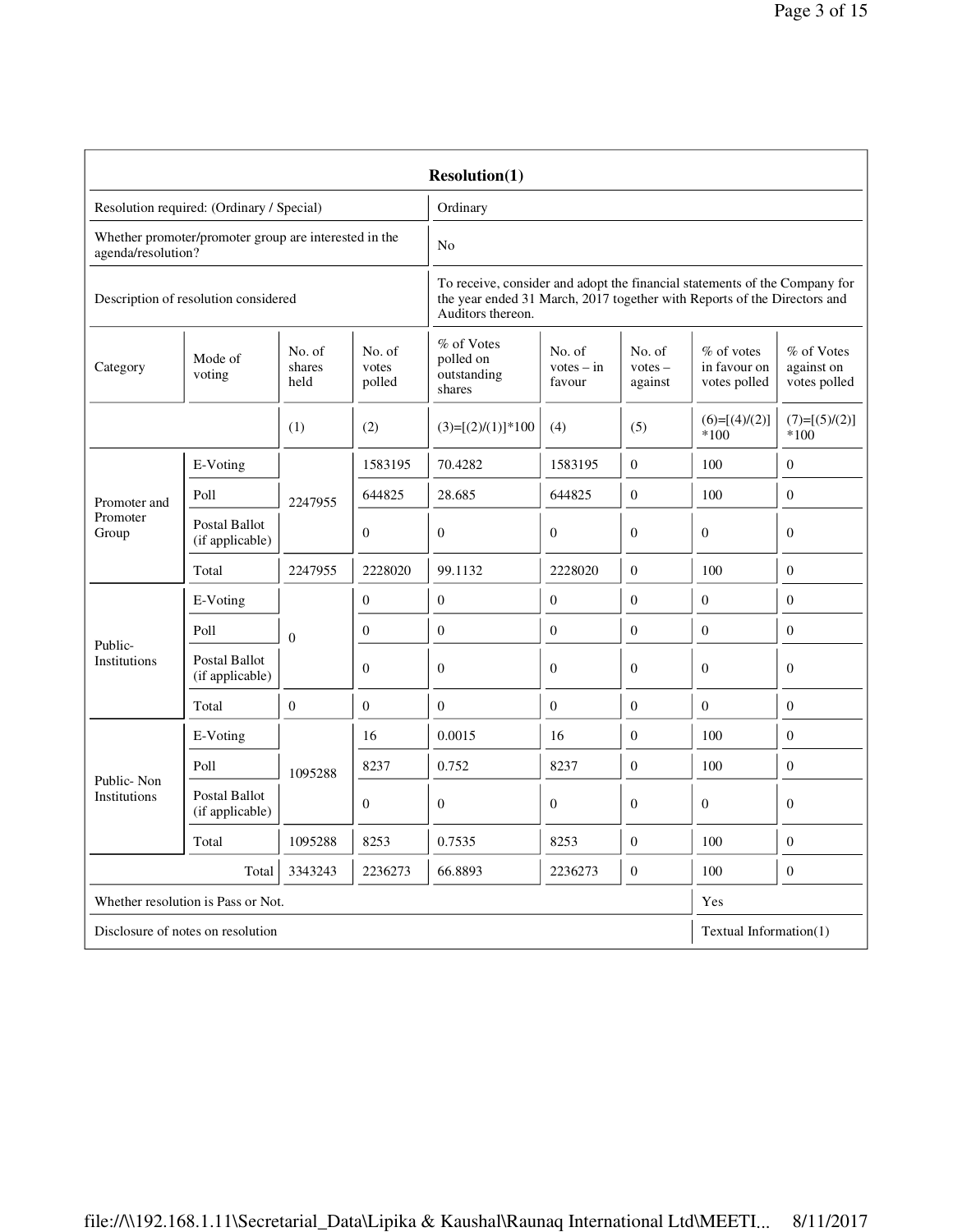| Resolution(1)               |                               |  |  |  |
|-----------------------------|-------------------------------|--|--|--|
| Category                    | Mode of voting                |  |  |  |
|                             | E-Voting                      |  |  |  |
|                             | Poll                          |  |  |  |
| Promoter and Promoter Group | Postal Ballot (if applicable) |  |  |  |
|                             | Total                         |  |  |  |
|                             | E-Voting                      |  |  |  |
|                             | Poll                          |  |  |  |
| Public-Institutions         | Postal Ballot (if applicable) |  |  |  |
|                             | Total                         |  |  |  |
|                             | E-Voting                      |  |  |  |
|                             | Poll                          |  |  |  |
| Public- Non Institutions    | Postal Ballot (if applicable) |  |  |  |
|                             | Total                         |  |  |  |
| Total                       |                               |  |  |  |

 $\mathsf{r}$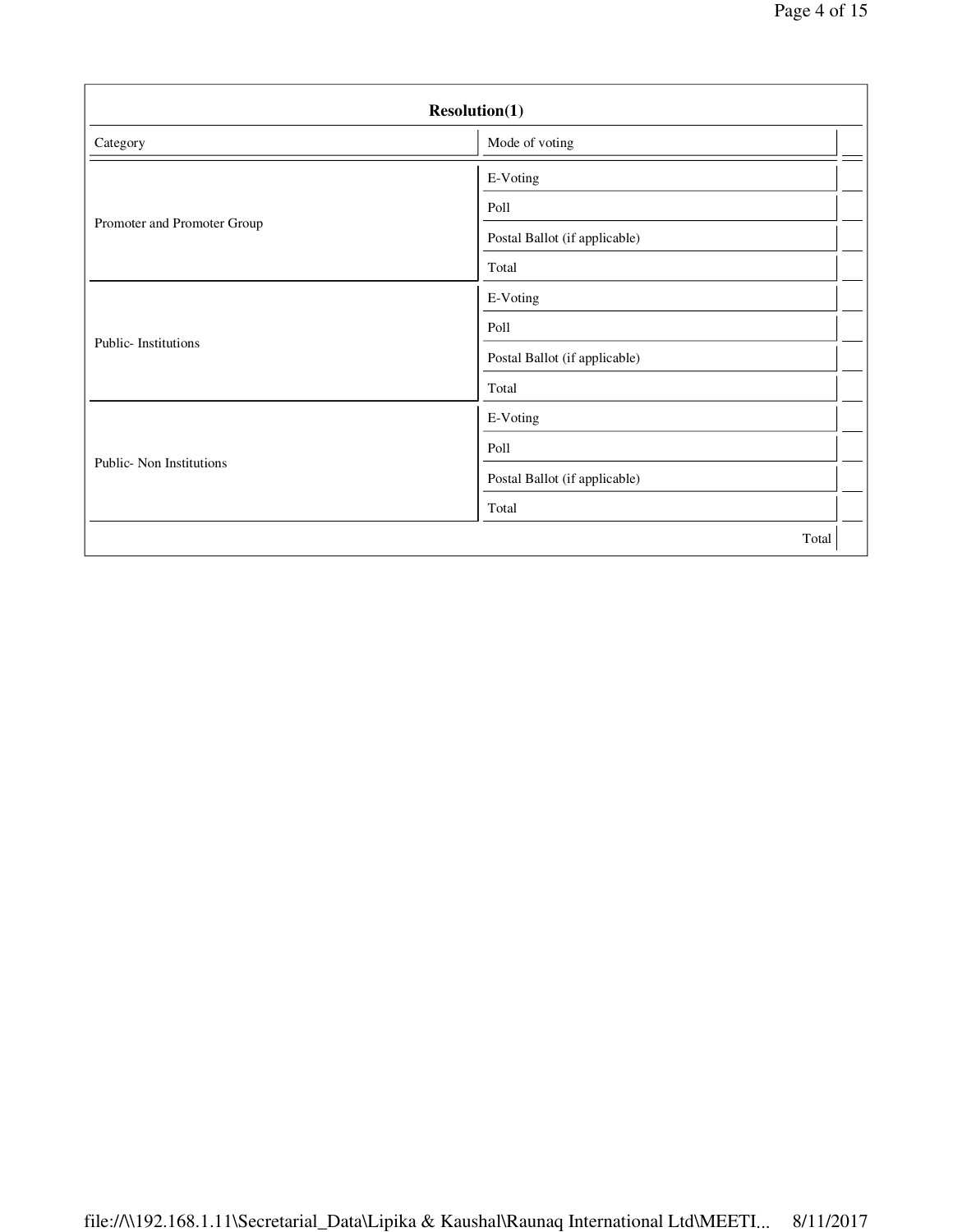|                        | <b>Text Block</b>                                                           |
|------------------------|-----------------------------------------------------------------------------|
| Textual Information(1) | Based on the above, the Resolution has been passed with requisite majority. |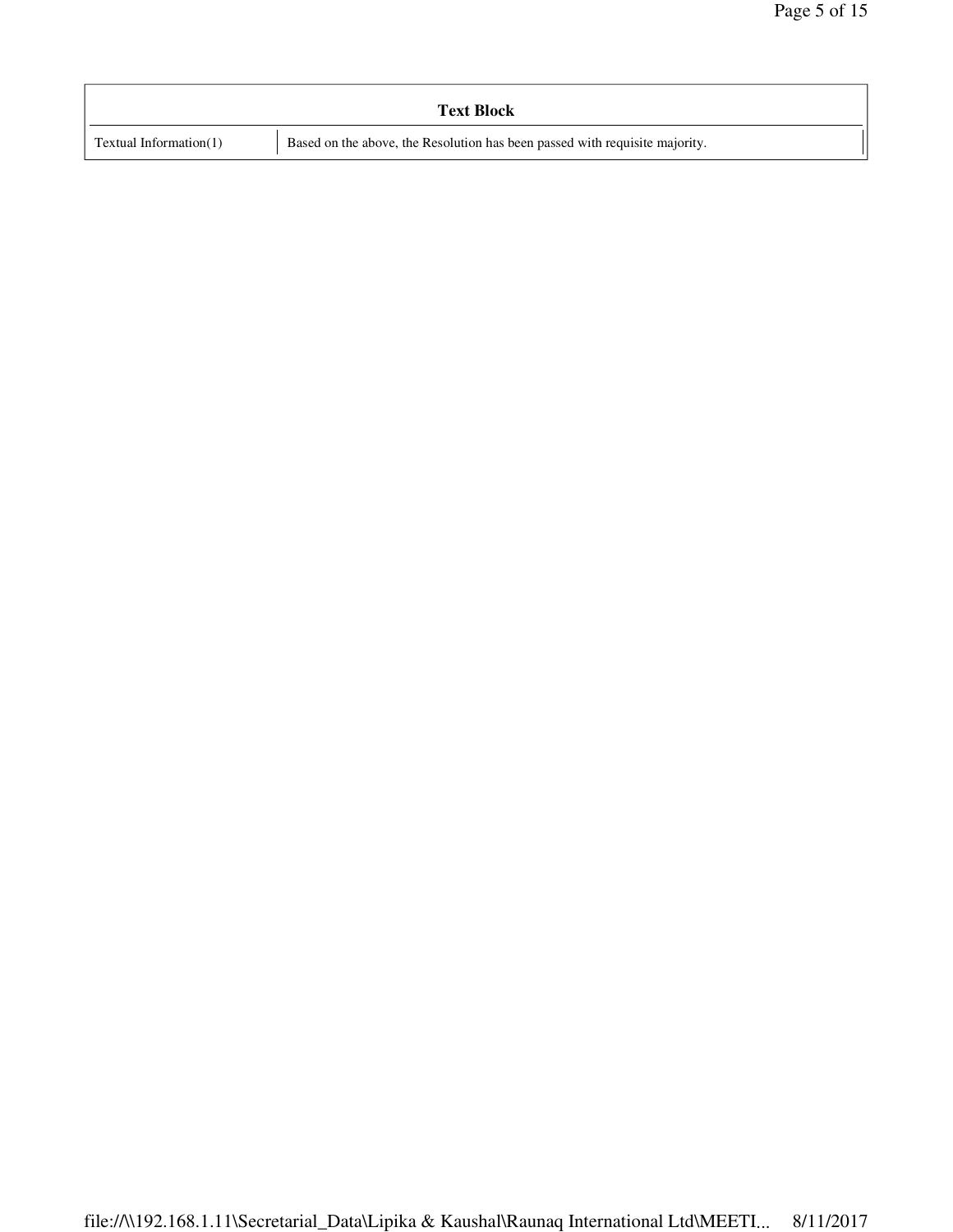| Resolution(2)                                                               |                                      |                |                           |                                                                                                                  |                                  |                                |                                              |                                          |
|-----------------------------------------------------------------------------|--------------------------------------|----------------|---------------------------|------------------------------------------------------------------------------------------------------------------|----------------------------------|--------------------------------|----------------------------------------------|------------------------------------------|
| Resolution required: (Ordinary / Special)                                   |                                      |                | Ordinary                  |                                                                                                                  |                                  |                                |                                              |                                          |
| Whether promoter/promoter group are interested in the<br>agenda/resolution? |                                      |                | N <sub>0</sub>            |                                                                                                                  |                                  |                                |                                              |                                          |
|                                                                             | Description of resolution considered |                |                           | To consider re-appointment of Mr. N.V. Srinivasan, who retires by rotation<br>and is eligible for re-appointment |                                  |                                |                                              |                                          |
| No. of<br>Mode of<br>shares<br>Category<br>voting<br>held                   |                                      |                | No. of<br>votes<br>polled | % of Votes<br>polled on<br>outstanding<br>shares                                                                 | No. of<br>$votes - in$<br>favour | No. of<br>$votes -$<br>against | $%$ of votes<br>in favour on<br>votes polled | % of Votes<br>against on<br>votes polled |
|                                                                             |                                      | (1)            | (2)                       | $(3)=[(2)/(1)]*100$                                                                                              | (4)                              | (5)                            | $(6)=[(4)/(2)]$<br>$*100$                    | $(7)=[(5)/(2)]$<br>$*100$                |
|                                                                             | E-Voting                             |                | 1583195                   | 70.4282                                                                                                          | 1583195                          | $\mathbf{0}$                   | 100                                          | $\mathbf{0}$                             |
| Promoter and                                                                | Poll                                 | 2247955        | 644825                    | 28.685                                                                                                           | 644825                           | $\mathbf{0}$                   | 100                                          | $\mathbf{0}$                             |
| Promoter<br>Group                                                           | Postal Ballot<br>(if applicable)     |                | $\mathbf{0}$              | $\overline{0}$                                                                                                   | $\mathbf{0}$                     | $\theta$                       | $\overline{0}$                               | $\mathbf{0}$                             |
|                                                                             | Total                                | 2247955        | 2228020                   | 99.1132                                                                                                          | 2228020                          | $\mathbf{0}$                   | 100                                          | $\overline{0}$                           |
|                                                                             | E-Voting                             |                | $\mathbf{0}$              | $\mathbf{0}$                                                                                                     | $\overline{0}$                   | $\mathbf{0}$                   | $\boldsymbol{0}$                             | $\mathbf{0}$                             |
| Public-                                                                     | Poll                                 | $\Omega$       | $\mathbf{0}$              | $\overline{0}$                                                                                                   | $\mathbf{0}$                     | $\boldsymbol{0}$               | $\boldsymbol{0}$                             | $\mathbf{0}$                             |
| Institutions                                                                | Postal Ballot<br>(if applicable)     |                | $\mathbf{0}$              | $\overline{0}$                                                                                                   | $\mathbf{0}$                     | $\mathbf{0}$                   | $\overline{0}$                               | $\mathbf{0}$                             |
|                                                                             | Total                                | $\overline{0}$ | $\mathbf{0}$              | $\overline{0}$                                                                                                   | $\mathbf{0}$                     | $\mathbf{0}$                   | $\overline{0}$                               | $\mathbf{0}$                             |
|                                                                             | E-Voting                             |                | 16                        | 0.0015                                                                                                           | 16                               | $\boldsymbol{0}$               | 100                                          | $\mathbf{0}$                             |
|                                                                             | Poll                                 | 1095288        | 8237                      | 0.752                                                                                                            | 8237                             | $\boldsymbol{0}$               | 100                                          | $\boldsymbol{0}$                         |
| Public-Non<br>Institutions                                                  | Postal Ballot<br>(if applicable)     |                | $\mathbf{0}$              | $\overline{0}$                                                                                                   | $\overline{0}$                   | $\mathbf{0}$                   | $\overline{0}$                               | $\overline{0}$                           |
|                                                                             | Total                                | 1095288        | 8253                      | 0.7535                                                                                                           | 8253                             | $\boldsymbol{0}$               | 100                                          | $\mathbf{0}$                             |
| 3343243<br>2236273<br>Total                                                 |                                      |                |                           | 66.8893                                                                                                          | 2236273                          | $\boldsymbol{0}$               | 100                                          | $\theta$                                 |
|                                                                             | Whether resolution is Pass or Not.   |                |                           |                                                                                                                  |                                  |                                | Yes                                          |                                          |
|                                                                             | Disclosure of notes on resolution    |                |                           |                                                                                                                  |                                  |                                | Textual Information(1)                       |                                          |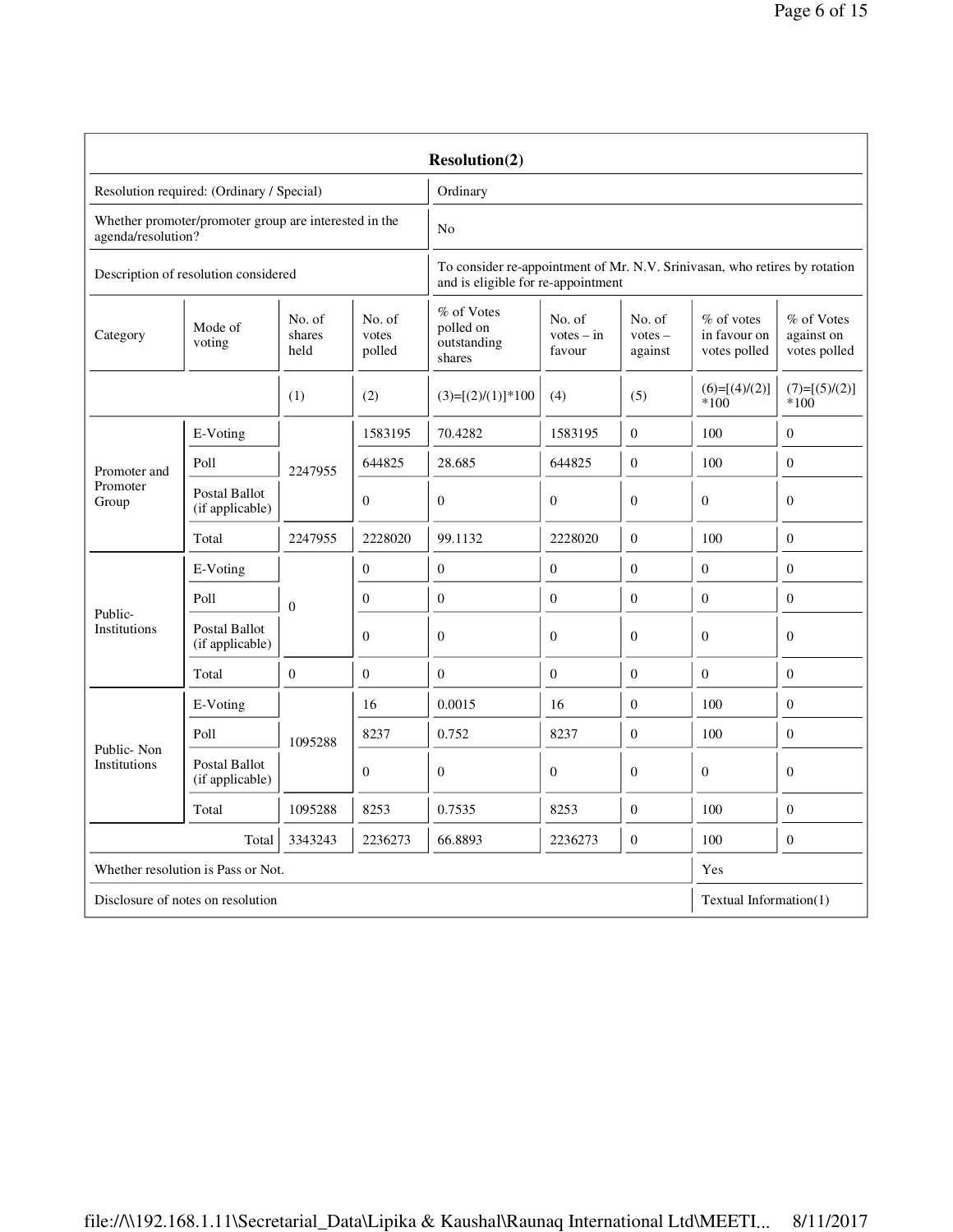| Resolution(2)               |                               |  |  |  |
|-----------------------------|-------------------------------|--|--|--|
| Category                    | Mode of voting                |  |  |  |
|                             | E-Voting                      |  |  |  |
|                             | Poll                          |  |  |  |
| Promoter and Promoter Group | Postal Ballot (if applicable) |  |  |  |
|                             | Total                         |  |  |  |
|                             | E-Voting                      |  |  |  |
|                             | Poll                          |  |  |  |
| <b>Public-Institutions</b>  | Postal Ballot (if applicable) |  |  |  |
|                             | Total                         |  |  |  |
|                             | E-Voting                      |  |  |  |
| Public- Non Institutions    | Poll                          |  |  |  |
|                             | Postal Ballot (if applicable) |  |  |  |
|                             | Total                         |  |  |  |
|                             | Total                         |  |  |  |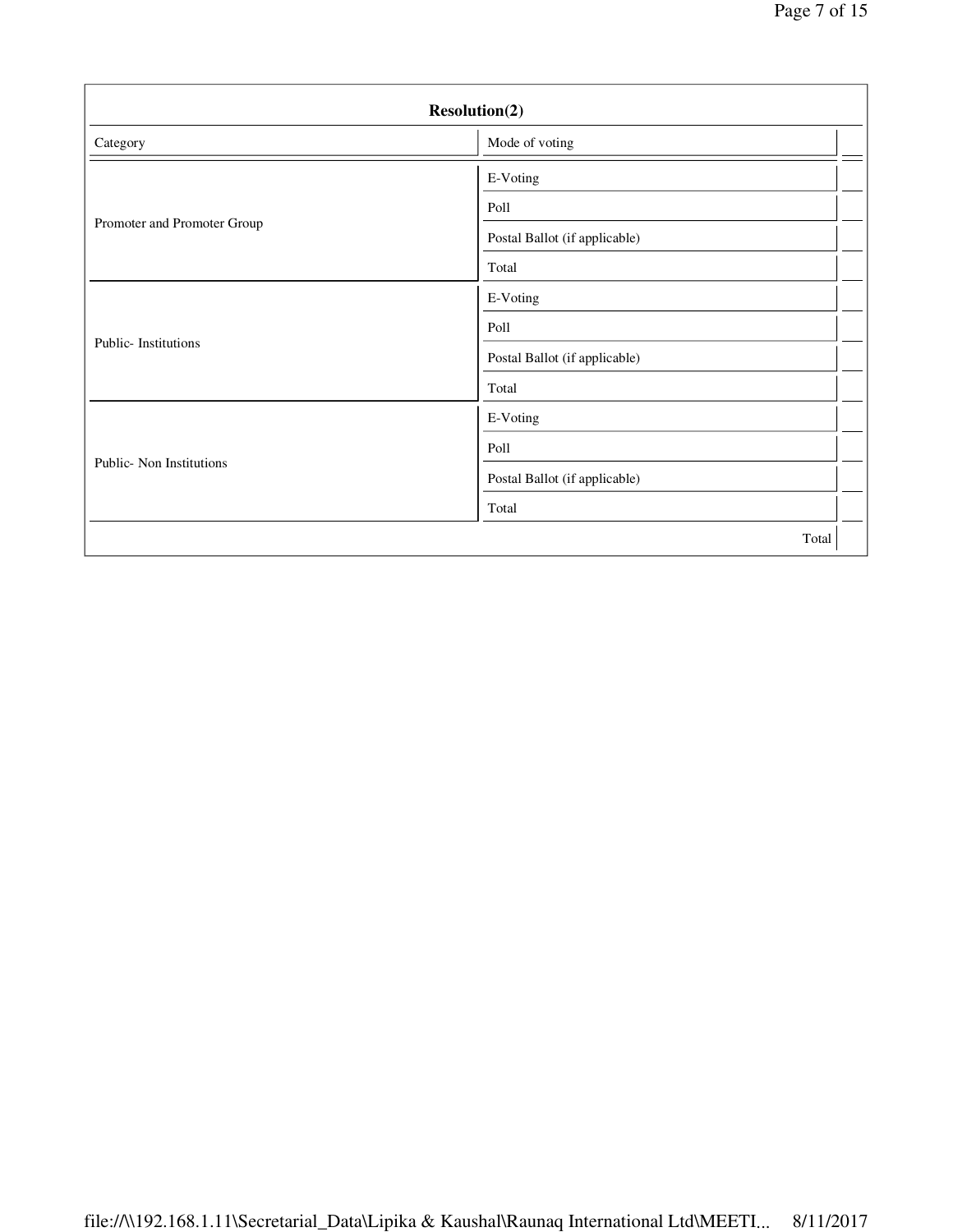|                        | <b>Text Block</b>                                                           |
|------------------------|-----------------------------------------------------------------------------|
| Textual Information(1) | Based on the above, the Resolution has been passed with requisite majority. |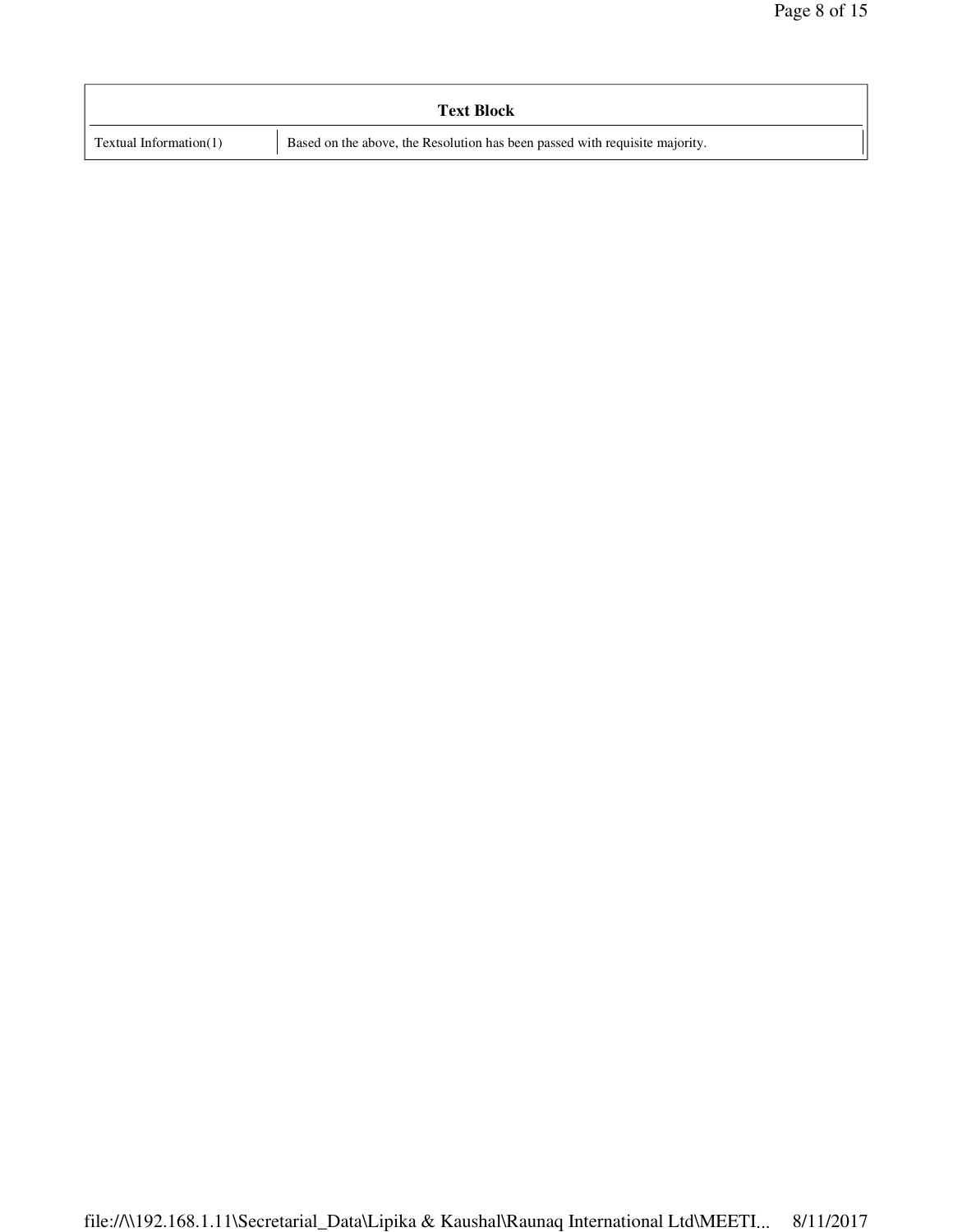| <b>Resolution(3)</b>                 |                                                   |                          |                                                                                                                                                                                                                                                                                                                              |                                               |                             |                                |                                              |                                          |  |  |
|--------------------------------------|---------------------------------------------------|--------------------------|------------------------------------------------------------------------------------------------------------------------------------------------------------------------------------------------------------------------------------------------------------------------------------------------------------------------------|-----------------------------------------------|-----------------------------|--------------------------------|----------------------------------------------|------------------------------------------|--|--|
|                                      | Resolution required: (Ordinary / Special)         |                          |                                                                                                                                                                                                                                                                                                                              | Ordinary                                      |                             |                                |                                              |                                          |  |  |
| the agenda/resolution?               | Whether promoter/promoter group are interested in |                          |                                                                                                                                                                                                                                                                                                                              | N <sub>o</sub>                                |                             |                                |                                              |                                          |  |  |
| Description of resolution considered |                                                   |                          | To consider the appointment of M/s B.R. Maheswari & Co. LLP, Chartered<br>Accountants (ICAI Registration No. 01035N) as Statutory Auditors of the<br>Company for a period of 5 (Five) years w.ef. financial year 2017-18 in place of<br>M/s V.P. Jain & Associates, Chartered Accountants (ICAI Registration No.<br>015260N) |                                               |                             |                                |                                              |                                          |  |  |
| Category                             | Mode of<br>voting                                 | No. of<br>shares<br>held | No. of<br>votes<br>polled                                                                                                                                                                                                                                                                                                    | % of Votes polled<br>on outstanding<br>shares | No. of votes<br>- in favour | No. of<br>$votes -$<br>against | $%$ of votes in<br>favour on<br>votes polled | % of Votes<br>against on<br>votes polled |  |  |
|                                      |                                                   | (1)                      | (2)                                                                                                                                                                                                                                                                                                                          | $(3)=[(2)/(1)]*100$                           | (4)                         | (5)                            | $(6)=[(4)/(2)]$<br>$*100$                    | $(7)=[(5)/(2)]$<br>$*100$                |  |  |
|                                      | E-Voting                                          |                          | 1583195                                                                                                                                                                                                                                                                                                                      | 70.4282                                       | 1583195                     | $\mathbf{0}$                   | 100                                          | $\boldsymbol{0}$                         |  |  |
| Promoter                             | Poll                                              |                          | 644825                                                                                                                                                                                                                                                                                                                       | 28.685                                        | 644825                      | $\boldsymbol{0}$               | 100                                          | $\boldsymbol{0}$                         |  |  |
| and<br>Promoter<br>Group             | Postal Ballot<br>(i f)<br>applicable)             | 2247955                  | $\boldsymbol{0}$                                                                                                                                                                                                                                                                                                             | $\boldsymbol{0}$                              | $\mathbf{0}$                | $\boldsymbol{0}$               | $\boldsymbol{0}$                             | $\boldsymbol{0}$                         |  |  |
|                                      | Total                                             | 2247955                  | 2228020                                                                                                                                                                                                                                                                                                                      | 99.1132                                       | 2228020                     | $\mathbf{0}$                   | 100                                          | $\mathbf{0}$                             |  |  |
|                                      | E-Voting                                          |                          | $\mathbf{0}$                                                                                                                                                                                                                                                                                                                 | 0                                             | $\boldsymbol{0}$            | $\boldsymbol{0}$               | $\boldsymbol{0}$                             | $\boldsymbol{0}$                         |  |  |
|                                      | Poll                                              |                          | $\boldsymbol{0}$                                                                                                                                                                                                                                                                                                             | $\boldsymbol{0}$                              | $\boldsymbol{0}$            | $\mathbf{0}$                   | $\boldsymbol{0}$                             | $\mathbf{0}$                             |  |  |
| Public-<br>Institutions              | Postal Ballot<br>(i f)<br>applicable)             | $\theta$                 | $\boldsymbol{0}$                                                                                                                                                                                                                                                                                                             | 0                                             | $\boldsymbol{0}$            | $\boldsymbol{0}$               | $\boldsymbol{0}$                             | $\boldsymbol{0}$                         |  |  |
|                                      | Total                                             | $\overline{0}$           | $\overline{0}$                                                                                                                                                                                                                                                                                                               | $\boldsymbol{0}$                              | $\boldsymbol{0}$            | $\boldsymbol{0}$               | $\boldsymbol{0}$                             | $\boldsymbol{0}$                         |  |  |
|                                      | E-Voting                                          |                          | 16                                                                                                                                                                                                                                                                                                                           | 0.0015                                        | 16                          | $\boldsymbol{0}$               | 100                                          | $\boldsymbol{0}$                         |  |  |
|                                      | Poll                                              |                          | 8237                                                                                                                                                                                                                                                                                                                         | 0.752                                         | 8237                        | $\boldsymbol{0}$               | 100                                          | $\boldsymbol{0}$                         |  |  |
| Public-Non<br>Institutions           | <b>Postal Ballot</b><br>(i f)<br>applicable)      | 1095288                  | $\boldsymbol{0}$                                                                                                                                                                                                                                                                                                             | $\boldsymbol{0}$                              | $\boldsymbol{0}$            | $\boldsymbol{0}$               | $\boldsymbol{0}$                             | $\boldsymbol{0}$                         |  |  |
|                                      | Total                                             | 1095288                  | 8253                                                                                                                                                                                                                                                                                                                         | 0.7535                                        | 8253                        | $\boldsymbol{0}$               | 100                                          | $\boldsymbol{0}$                         |  |  |
|                                      | Total                                             | 3343243                  | 2236273                                                                                                                                                                                                                                                                                                                      | 66.8893                                       | 2236273                     | $\mathbf{0}$                   | 100                                          | $\mathbf{0}$                             |  |  |
|                                      | Whether resolution is Pass or Not.                |                          |                                                                                                                                                                                                                                                                                                                              |                                               |                             |                                | Yes                                          |                                          |  |  |
| Disclosure of notes on resolution    |                                                   |                          |                                                                                                                                                                                                                                                                                                                              |                                               |                             |                                | Textual Information(1)                       |                                          |  |  |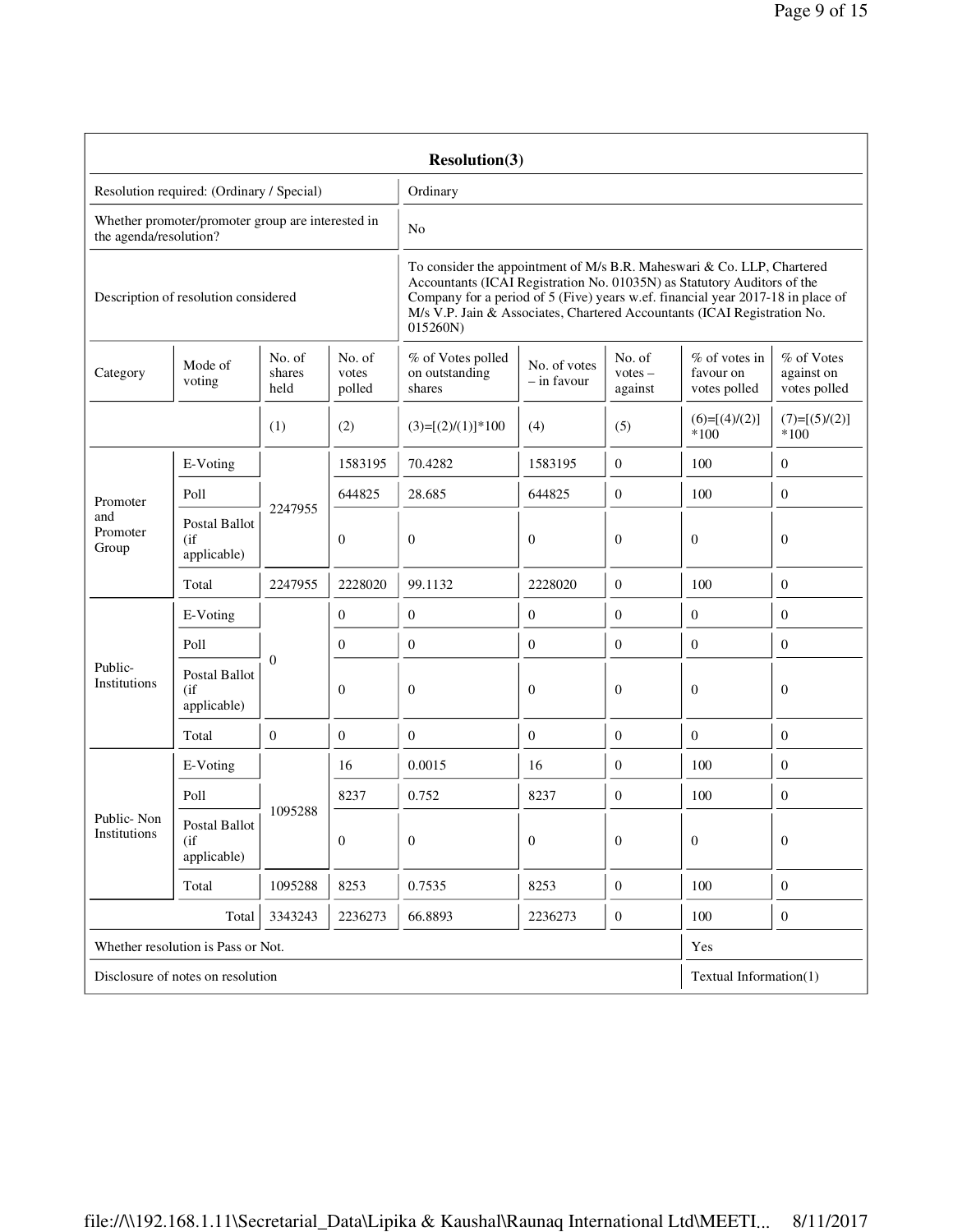| Resolution(3)               |                               |  |  |  |
|-----------------------------|-------------------------------|--|--|--|
| Category                    | Mode of voting                |  |  |  |
|                             | E-Voting                      |  |  |  |
|                             | Poll                          |  |  |  |
| Promoter and Promoter Group | Postal Ballot (if applicable) |  |  |  |
|                             | Total                         |  |  |  |
|                             | E-Voting                      |  |  |  |
|                             | Poll                          |  |  |  |
| Public-Institutions         | Postal Ballot (if applicable) |  |  |  |
|                             | Total                         |  |  |  |
|                             | E-Voting                      |  |  |  |
|                             | Poll                          |  |  |  |
| Public- Non Institutions    | Postal Ballot (if applicable) |  |  |  |
|                             | Total                         |  |  |  |
| Total                       |                               |  |  |  |

r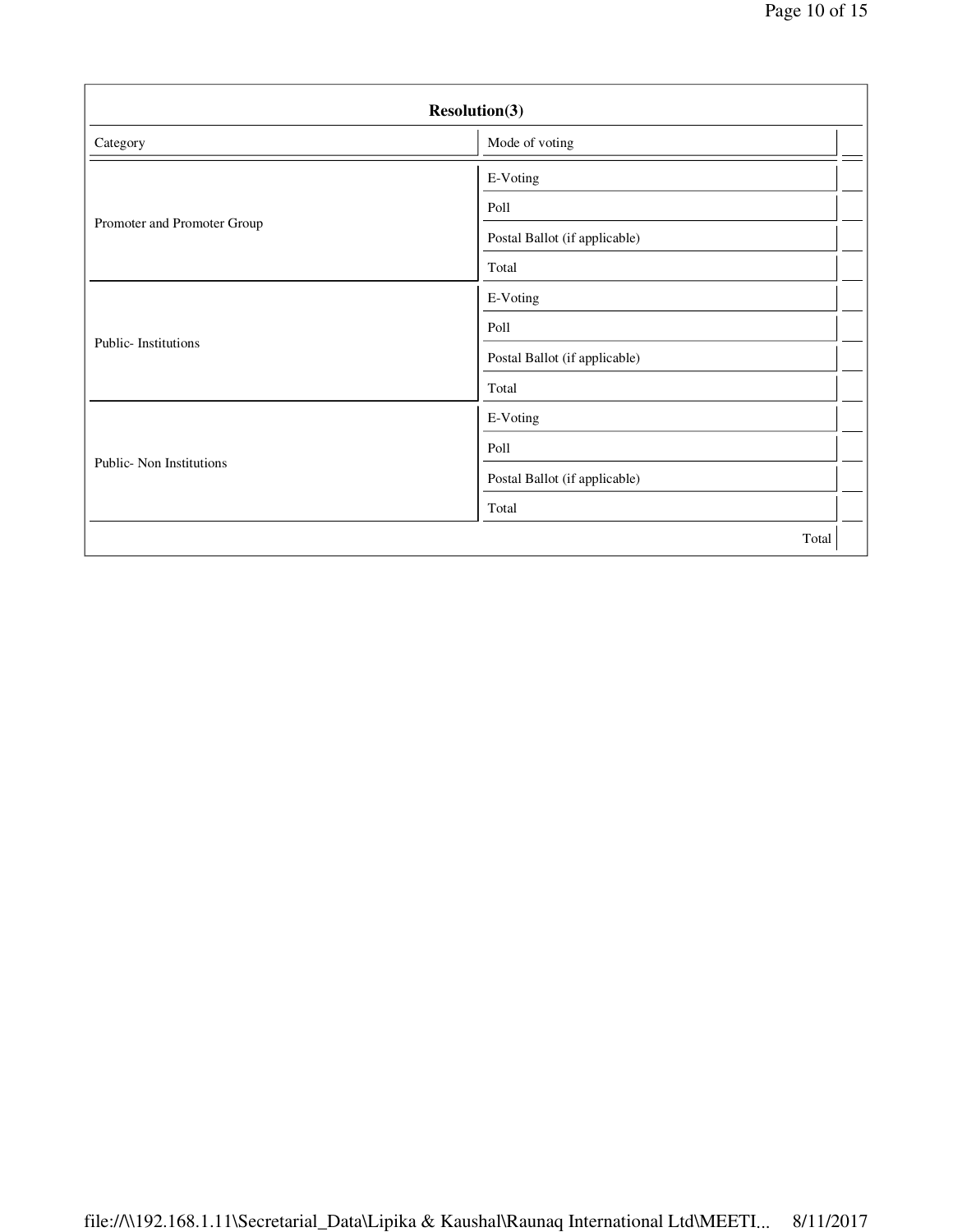|                        | <b>Text Block</b>                                                          |
|------------------------|----------------------------------------------------------------------------|
| Textual Information(1) | Based on the above, the Resolution has been passed with requisite majority |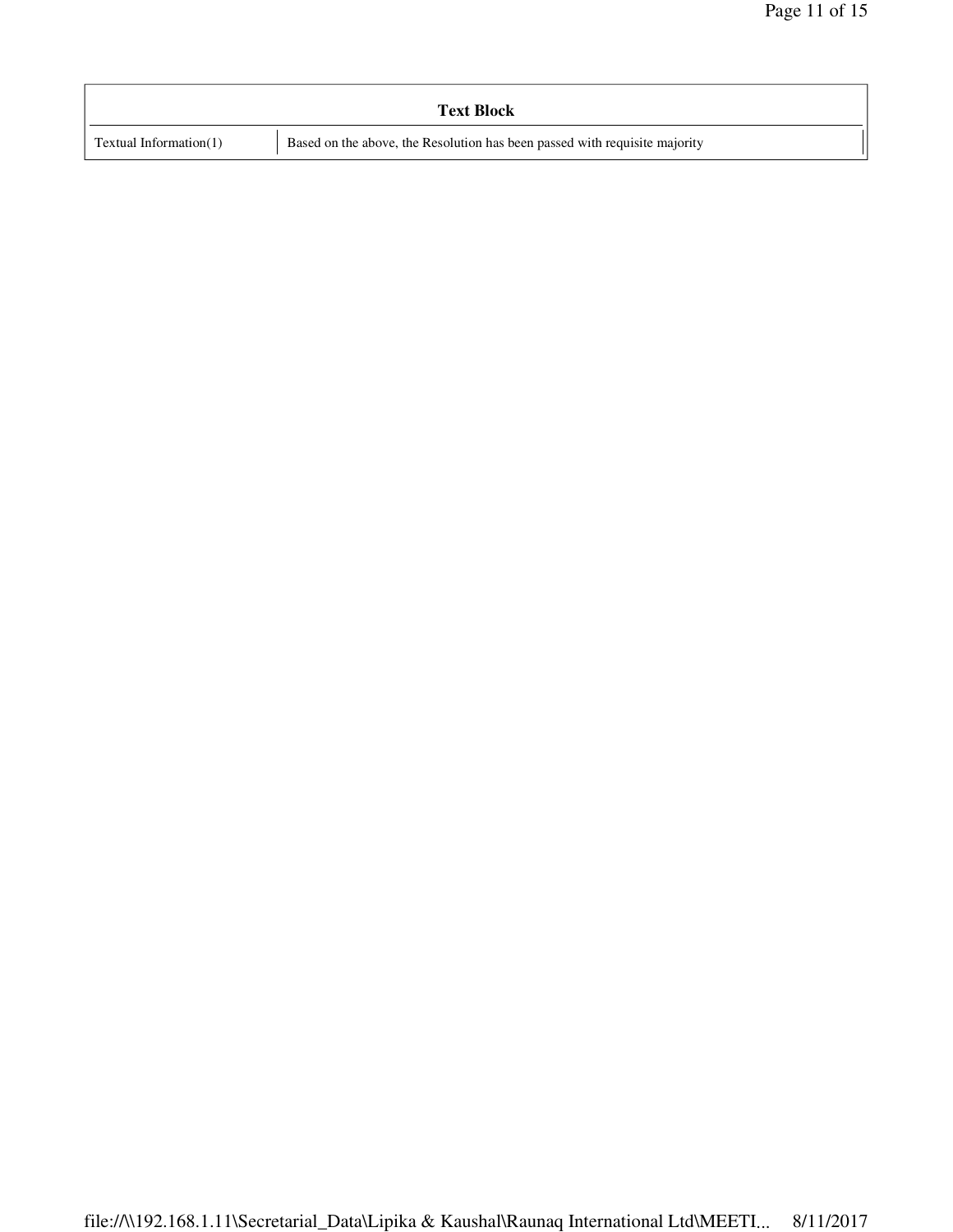|                                                                             |                                   |                |                           | <b>Resolution(4)</b>                                                                                                                             |                                  |                                |                                              |                                          |
|-----------------------------------------------------------------------------|-----------------------------------|----------------|---------------------------|--------------------------------------------------------------------------------------------------------------------------------------------------|----------------------------------|--------------------------------|----------------------------------------------|------------------------------------------|
| Resolution required: (Ordinary / Special)                                   |                                   |                | Ordinary                  |                                                                                                                                                  |                                  |                                |                                              |                                          |
| Whether promoter/promoter group are interested in the<br>agenda/resolution? |                                   |                | Yes                       |                                                                                                                                                  |                                  |                                |                                              |                                          |
| Description of resolution considered                                        |                                   |                | 2017.                     | To consider the re-appoinment of Mr. Surinder P. Kanwar as Managing<br>Director of the Company for a period of 5 (Five) years w.e.f. 01 October, |                                  |                                |                                              |                                          |
| Category                                                                    | Mode of<br>voting                 |                | No. of<br>votes<br>polled | % of Votes<br>polled on<br>outstanding<br>shares                                                                                                 | No. of<br>$votes - in$<br>favour | No. of<br>$votes -$<br>against | $%$ of votes<br>in favour on<br>votes polled | % of Votes<br>against on<br>votes polled |
|                                                                             |                                   | (1)            | (2)                       | $(3)=[(2)/(1)]*100$                                                                                                                              | (4)                              | (5)                            | $(6)=[(4)/(2)]$<br>$*100$                    | $(7)=[(5)/(2)]$<br>$*100$                |
|                                                                             | E-Voting                          |                | 1583195                   | 70.4282                                                                                                                                          | 1583195                          | $\mathbf{0}$                   | 100                                          | $\boldsymbol{0}$                         |
| Promoter and                                                                | Poll                              | 2247955        | 644825                    | 28.685                                                                                                                                           | 644825                           | $\overline{0}$                 | 100                                          | $\mathbf{0}$                             |
| Promoter<br>Group                                                           | Postal Ballot<br>(if applicable)  |                | $\mathbf{0}$              | $\mathbf{0}$                                                                                                                                     | $\overline{0}$                   | $\mathbf{0}$                   | $\overline{0}$                               | $\mathbf{0}$                             |
|                                                                             | Total                             | 2247955        | 2228020                   | 99.1132                                                                                                                                          | 2228020                          | $\boldsymbol{0}$               | 100                                          | $\mathbf{0}$                             |
|                                                                             | E-Voting                          |                | $\boldsymbol{0}$          | $\mathbf{0}$                                                                                                                                     | $\mathbf{0}$                     | $\boldsymbol{0}$               | $\overline{0}$                               | $\mathbf{0}$                             |
|                                                                             | Poll                              | $\Omega$       | $\mathbf{0}$              | $\boldsymbol{0}$                                                                                                                                 | $\mathbf{0}$                     | $\overline{0}$                 | $\mathbf{0}$                                 | $\mathbf{0}$                             |
| Public-<br>Institutions                                                     | Postal Ballot<br>(if applicable)  |                | $\Omega$                  | $\mathbf{0}$                                                                                                                                     | $\boldsymbol{0}$                 | $\boldsymbol{0}$               | $\boldsymbol{0}$                             | $\mathbf{0}$                             |
|                                                                             | Total                             | $\overline{0}$ | $\boldsymbol{0}$          | $\boldsymbol{0}$                                                                                                                                 | $\overline{0}$                   | $\mathbf{0}$                   | $\overline{0}$                               | $\mathbf{0}$                             |
|                                                                             | E-Voting                          |                | 16                        | 0.0015                                                                                                                                           | 16                               | $\overline{0}$                 | 100                                          | $\mathbf{0}$                             |
|                                                                             | Poll                              | 1095288        | 8237                      | 0.752                                                                                                                                            | 8237                             | $\overline{0}$                 | 100                                          | $\mathbf{0}$                             |
| Public-Non<br>Institutions                                                  | Postal Ballot<br>(if applicable)  |                | $\mathbf{0}$              | $\theta$                                                                                                                                         | $\mathbf{0}$                     | $\Omega$                       | $\mathbf{0}$                                 | $\theta$                                 |
|                                                                             | Total                             | 1095288        | 8253                      | 0.7535                                                                                                                                           | 8253                             | $\boldsymbol{0}$               | 100                                          | $\boldsymbol{0}$                         |
|                                                                             | Total                             | 3343243        | 2236273                   | 66.8893                                                                                                                                          | 2236273                          | $\mathbf{0}$                   | 100                                          | $\theta$                                 |
| Whether resolution is Pass or Not.<br>Yes                                   |                                   |                |                           |                                                                                                                                                  |                                  |                                |                                              |                                          |
|                                                                             | Disclosure of notes on resolution |                |                           |                                                                                                                                                  |                                  |                                | Textual Information(1)                       |                                          |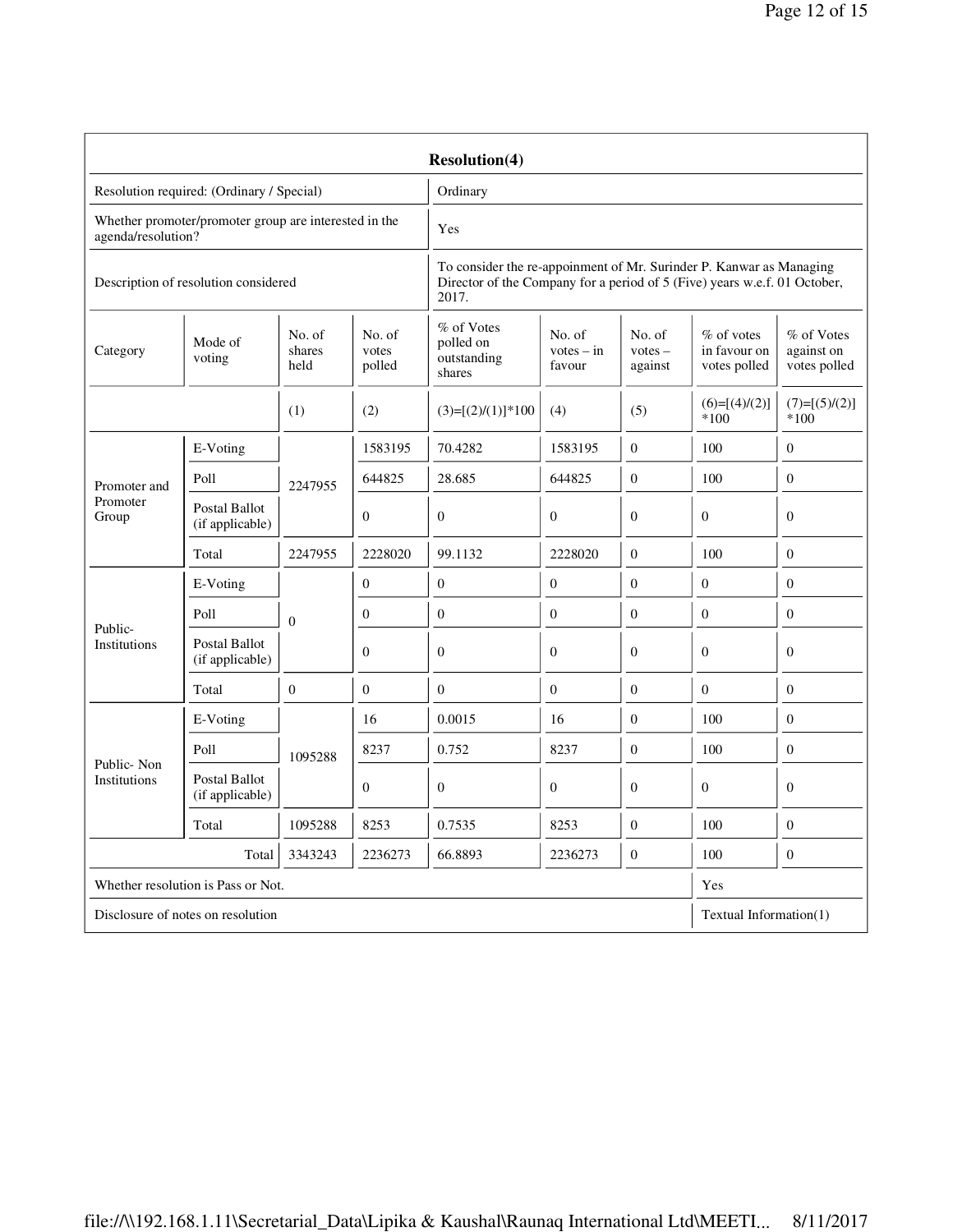| <b>Resolution(4)</b>        |                               |  |  |
|-----------------------------|-------------------------------|--|--|
| Category                    | Mode of voting                |  |  |
|                             | E-Voting                      |  |  |
|                             | Poll                          |  |  |
| Promoter and Promoter Group | Postal Ballot (if applicable) |  |  |
|                             | Total                         |  |  |
|                             | E-Voting                      |  |  |
|                             | Poll                          |  |  |
| Public-Institutions         | Postal Ballot (if applicable) |  |  |
|                             | Total                         |  |  |
|                             | E-Voting                      |  |  |
|                             | Poll                          |  |  |
| Public- Non Institutions    | Postal Ballot (if applicable) |  |  |
|                             | Total                         |  |  |
|                             | Total                         |  |  |

ı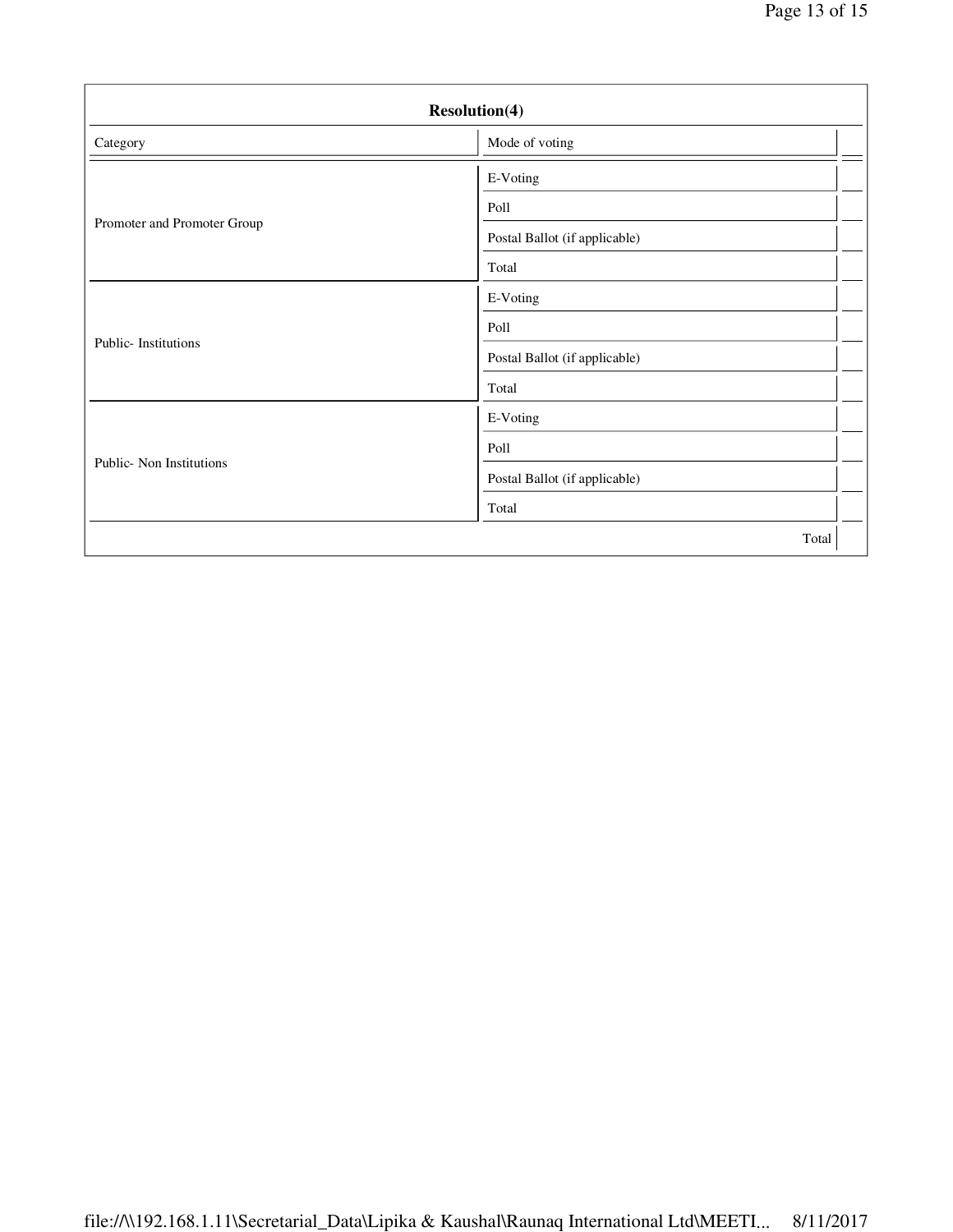|                        | <b>Text Block</b>                                                           |
|------------------------|-----------------------------------------------------------------------------|
| Textual Information(1) | Based on the above, the Resolution has been passed with requisite majority. |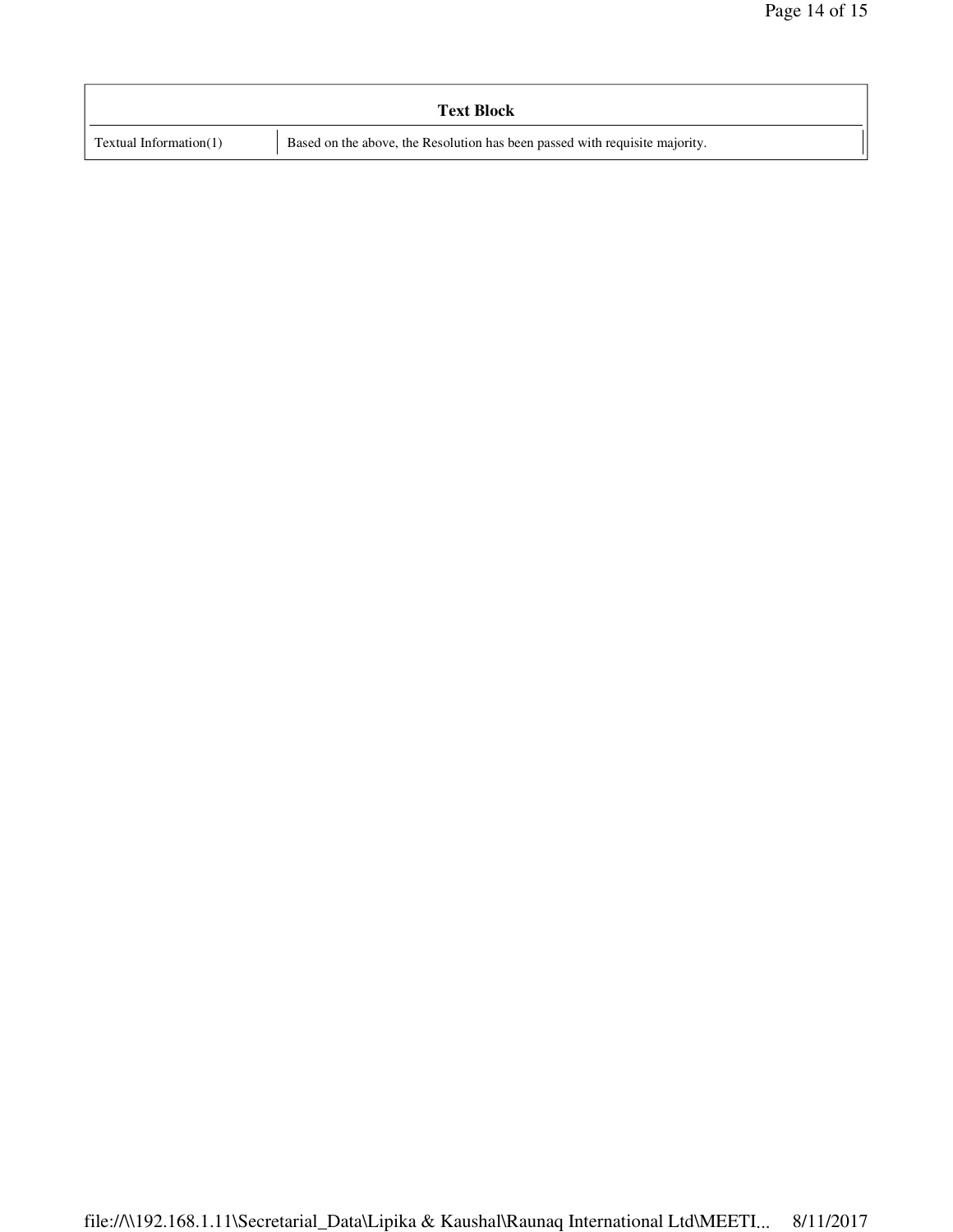Page 15 of 15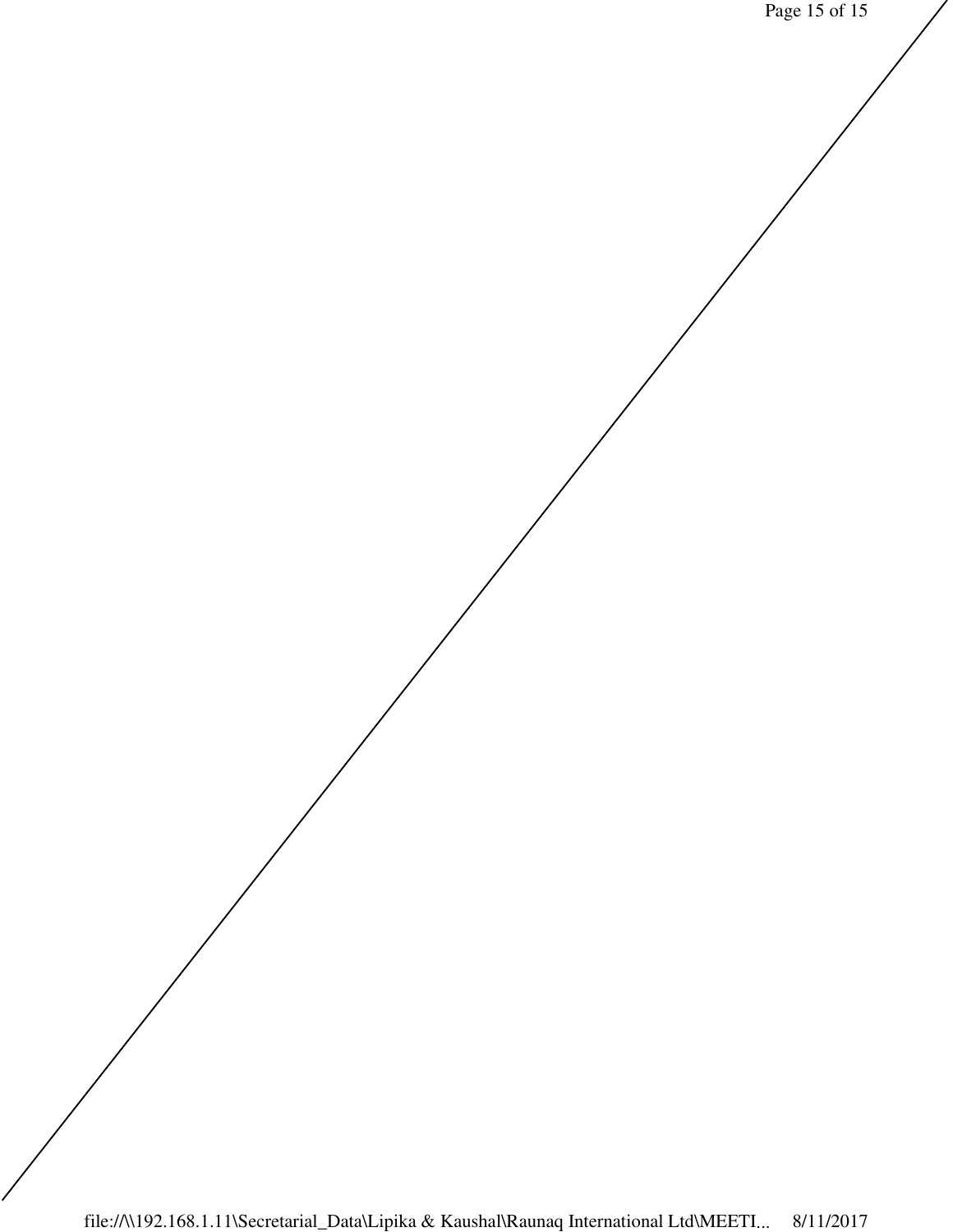

**Company Secretaries** 

### CONSOLIDATED REPORT OF SCRUTINIZER

# FOR VOTING THROUGH REMOTE E.VOTING AND BALLOT PAPERS

(Pursuant to Section 108 of the Companies Act, 2013 and Rule 20(4)(xii) of the Companies (Management and Administration) Rules, 2014)

To,

The Chairman Raunaq EPC International Limited CIN: 151909HR1965PLC034315 20. K.M. Mathura Road P.O. Amar Nagar Faridabad-121003, Haryana

Dear Sir,

I, Tanuj Vohra, Practicing Company Secretary and Partner at M/s TVA & Co. LLP, Company Secretaries, having its Registered Office at N-145A, Ground Floor, Greater Kailash-1, Delhi-110048, have been appointed as a Scrutinizer by the Board of Directors of Raunaq EPC Intemational Limited (the Company) for the purpose of scrutinizing the process of remote e-voting pursuant to section 108 of the Companies Act, 2013 read with RuIe 20 of the Companies (Management and Administration) Rules, 2014 and voting by means of ballot/poll papers pursuant to section 109 of the Companies Act, 2013 read with Rule 21 of the Companies (Management and Administration) Rules, 2014 at the 52<sup>nd</sup>Annual General Meeting of the shareholders of the Company held on Tuesday, August 08, 2017 at 03:00 P.M. at ARK Hall, Hotel Saffron Kiran, 12/6, NH-2, Further to Sarai Metro Station, Near to Badarpur Toll Plaza, Sarai Khwaja, Faridabad-121003, Haryana,in a fair and transparent manner in respect to the below mentioned resolutions, submit my report as under:

- 1. The notice dated July 07, 2017 convening Annual General Meeting of the Company along with the statement under section 102 of the Companies Act, 2013, setting out the material facts and disclosures as required to be stated under Rule 20(4)(iii) and (iv) of the Companies (Management and Administration) Rules, 2014, was duly sent to the shareholders in respect to the below mentioned resolutions passed at the said Annual General Meeting held on August 08, 2017.
- 2. The company has issued a public notice by way of advertisement on July 15, 2017 in "The Financial Express" and "Jansatta" newspapers pursuant to the provisions of Rule 20(4)(v) of the Companies (Management and Administration) Rules, 2014.



145A, Ground Floor, N Block, Greater Kailash-1, New Delhi - 110048, Tel: 91 11 49873130, E-Mail: info@tanujvohra.com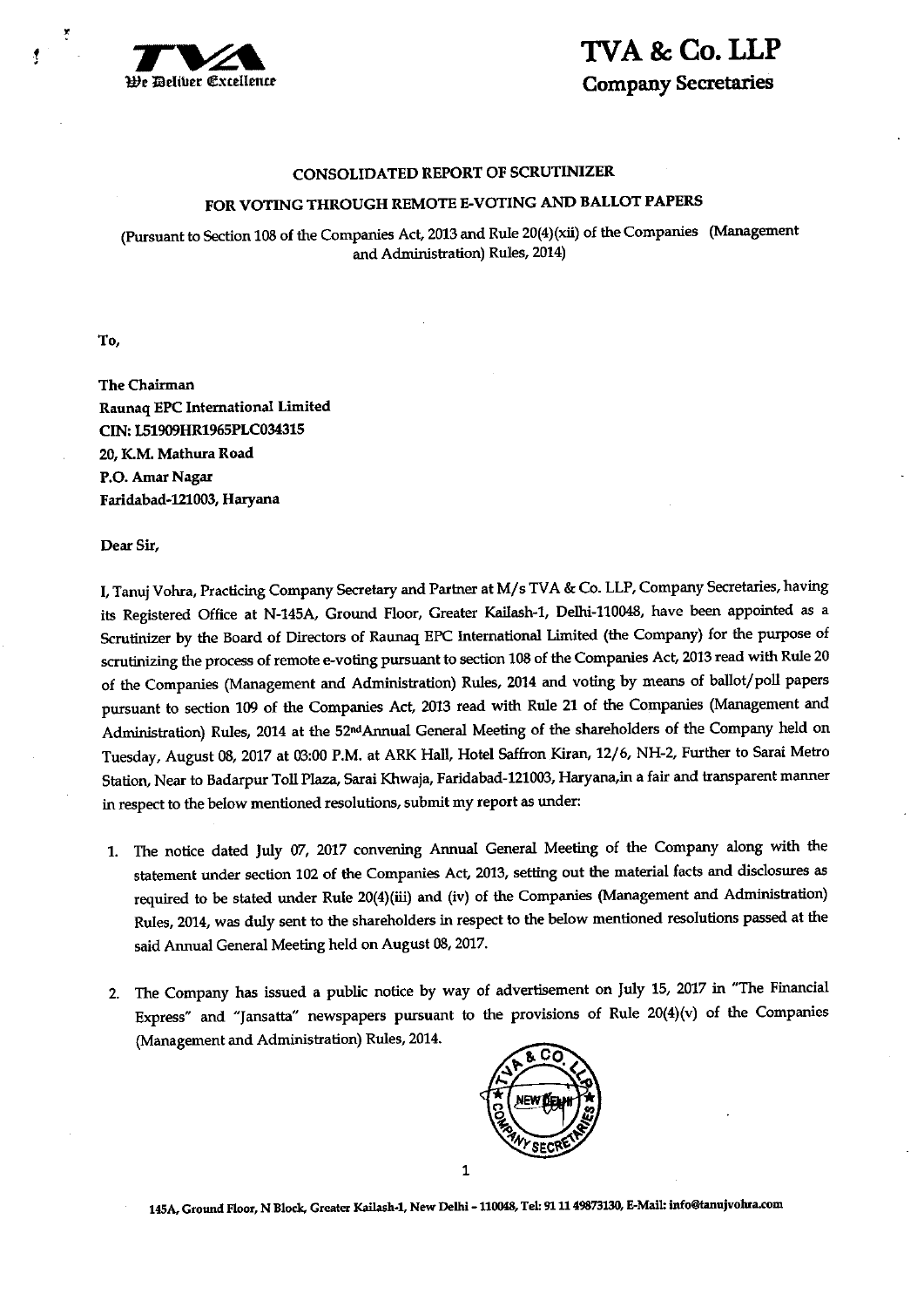- The Company has availed the e-voting facility offered by National securities Depository Limited (NSDL) for conducting remote e-voting by the equity shareholders of the Company'
- In accordance with the notice sent to the equity shareholders of the Company and the advertisement published, remote e-voting remained open from 9:00 AM on August05, 2017 to 5:00 PM on August 07, 2017.
- 5. The equity shareholders of the Company holding shares as on August 01, 2017 "cut off date" were entitled to vote on the resolutions as set out in the notice of the Annual General Meeting of the Company.
- 6. The equity shareholders details who have casted votes through remote e-voting, were downloaded from the e-voting website of National Securities Depository Limited (NSDL) (http//www.evoting.nsdl.com) in order to ensure that such members did not vote again at the Annual General Meeting'
- 7. The locked ballot box was opened and the votes casted through remote e-voting were unblocked in the presence of two witnesses, Mr. Deepanshu Gambhir and Ms. Bhawna, who were not in the employment of the Company and who have signed below as witness to the unblocking of the votes.
- The poll papers, which were incomplete and/or which were otherwise found defective have been teated as invalid and kept separately.
- 9. The Consolidated Results of remote e-voting pursuant to the provisions of Section 108 of the Companies Act, 2013 read with amended RuIe 20 of the Companies (Management and Adrninistration)Rules, 2014 and poll conducted pursuant to Section 109 of the Companies Act, 2013 read with Rule 21 of the Companies (Management and Administration) Rules, 2014 is as under:

### Resolution-1: Ordinary Resolution

To receive, consider and adopt the financial statements of the Company for the year ended 31 March, <sup>2017</sup> together with Reports of the Directors and Auditors thereon

| Particulars    |            | Number of Members casted votes |              |          | Number of votes casted |                 |     |
|----------------|------------|--------------------------------|--------------|----------|------------------------|-----------------|-----|
|                | $E-voting$ | $_{\rm {Poll}}$                | <b>Total</b> | E-voting | 8 Y O U                | 10 <sub>1</sub> | 96) |
| Assent         | 14         |                                | 31           | 1583211  | 653062                 | 2236273         | 100 |
| <b>Dissent</b> |            |                                |              |          |                        |                 |     |
| <b>Total</b>   | 14         |                                | 31           | 1583211  | 653062                 | 2236273         | 100 |

valid Voteg

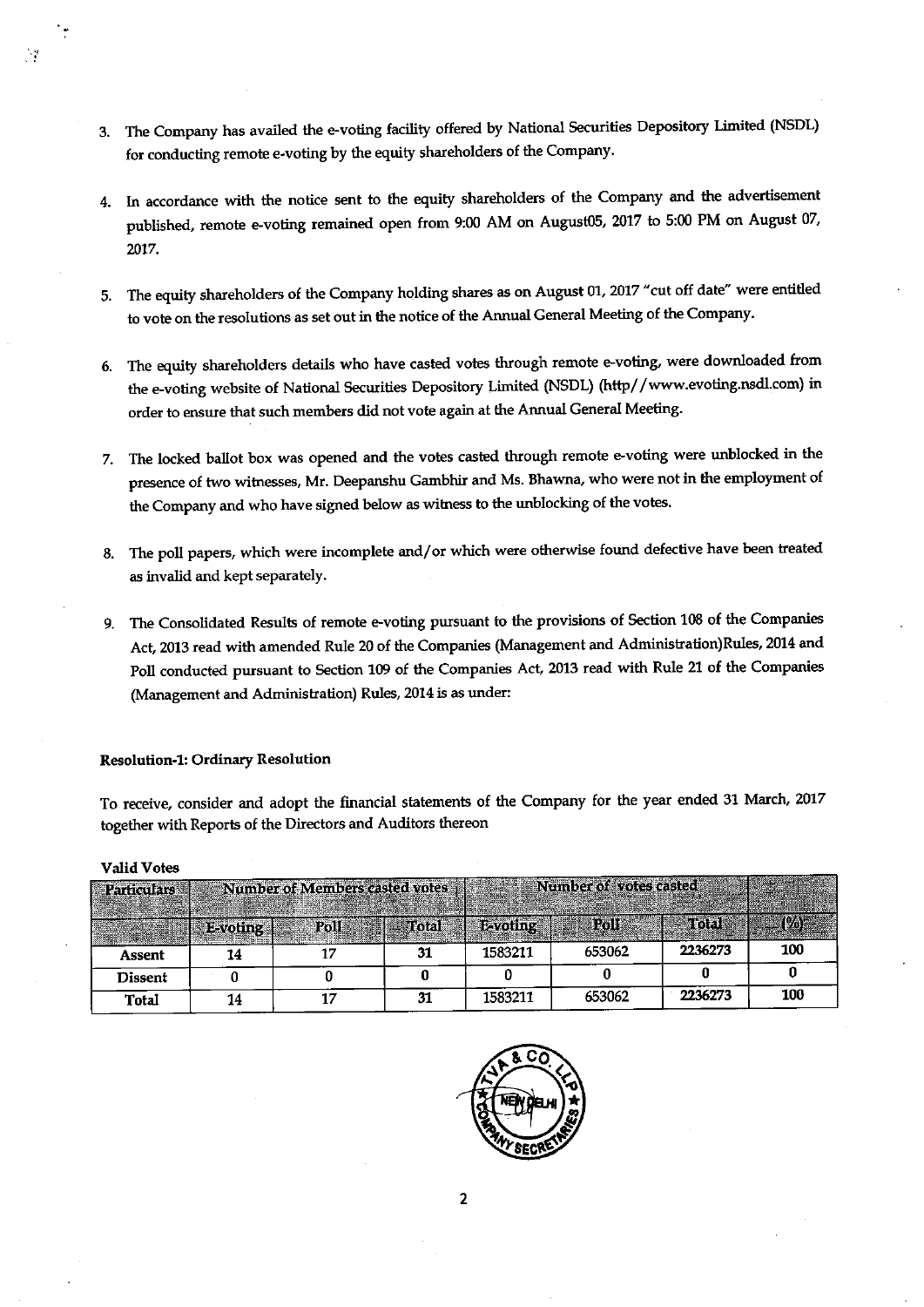### **Invalid/Abstained votes**

Ť

|                   |                                     | Total number of votes |
|-------------------|-------------------------------------|-----------------------|
| Invalid/Abstained | Total Number of members whose votes |                       |
|                   | were declared invalid/Abstained     |                       |
| Invalid           |                                     |                       |
| Abstained         |                                     |                       |
| Total             |                                     |                       |
|                   |                                     |                       |

Based on the above, the Resolution has been passed with requisite maiority

### Resolution-2 Ordinary Resolution

To consider re-appointment of Mr. N.V. Srinivasan, who retires by rotation and is eligible for re-appointment

### **Valid Votes**

| <b>Particulars</b> |          | Number of Members casted votes |          |                 | Number of votes casted |         |                |
|--------------------|----------|--------------------------------|----------|-----------------|------------------------|---------|----------------|
|                    |          |                                |          |                 |                        |         |                |
|                    | E-voting | Poles                          | a Yojeti | <b>B-voling</b> | Roll                   | 156215  | $\mathbf{v}_0$ |
| Assent             | 14       |                                | 31       | 1583211         | 653062                 | 2236273 | 100            |
| <b>Dissent</b>     |          |                                |          |                 |                        |         |                |
| Total              | 14       |                                | 31       | 1583211         | 653062                 | 2236273 | 100            |

# Invalid/Abstained votes

|                   |                                     | Total number of votes |
|-------------------|-------------------------------------|-----------------------|
| Invalid/Abstained | Total Number of members whose votes |                       |
|                   | were declared invalid/Abstained     |                       |
|                   |                                     |                       |
| Invalid           |                                     |                       |
| Abstained         |                                     |                       |
|                   |                                     |                       |
| Total             |                                     |                       |
|                   |                                     |                       |

Based on the above, the Resolution has been passed with requisite maiority

# Resol ution-3: Ordinary Resolution

To consider the appointment of M/s B.R. Maheswari & Co. LLP, Chartered Accountants (ICAI Registration No. 01035N) as Statutory Auditors of the Company for a period of 5 (Five) years w.e.f. financial year 2017-18 in place of M/s V.P. Jain & Associates, Chartered Accountants (ICAI Registration No. 015260N)

Valid Votes

| Particulars    |          | Number of Members casted votes |              |          | Number of votes casted |         |     |
|----------------|----------|--------------------------------|--------------|----------|------------------------|---------|-----|
|                |          |                                |              |          |                        | Roa     | ക്ര |
|                | E-voting | - 160                          | <b>Total</b> | E-voting | Rot                    |         |     |
| Assent         | 14       |                                | 31           | 1583211  | 653062                 | 2236273 | 100 |
| <b>Dissent</b> |          |                                |              |          |                        |         |     |
| Total          | 14       |                                | 31           | 1583211  | 653062                 | 2236273 | 100 |

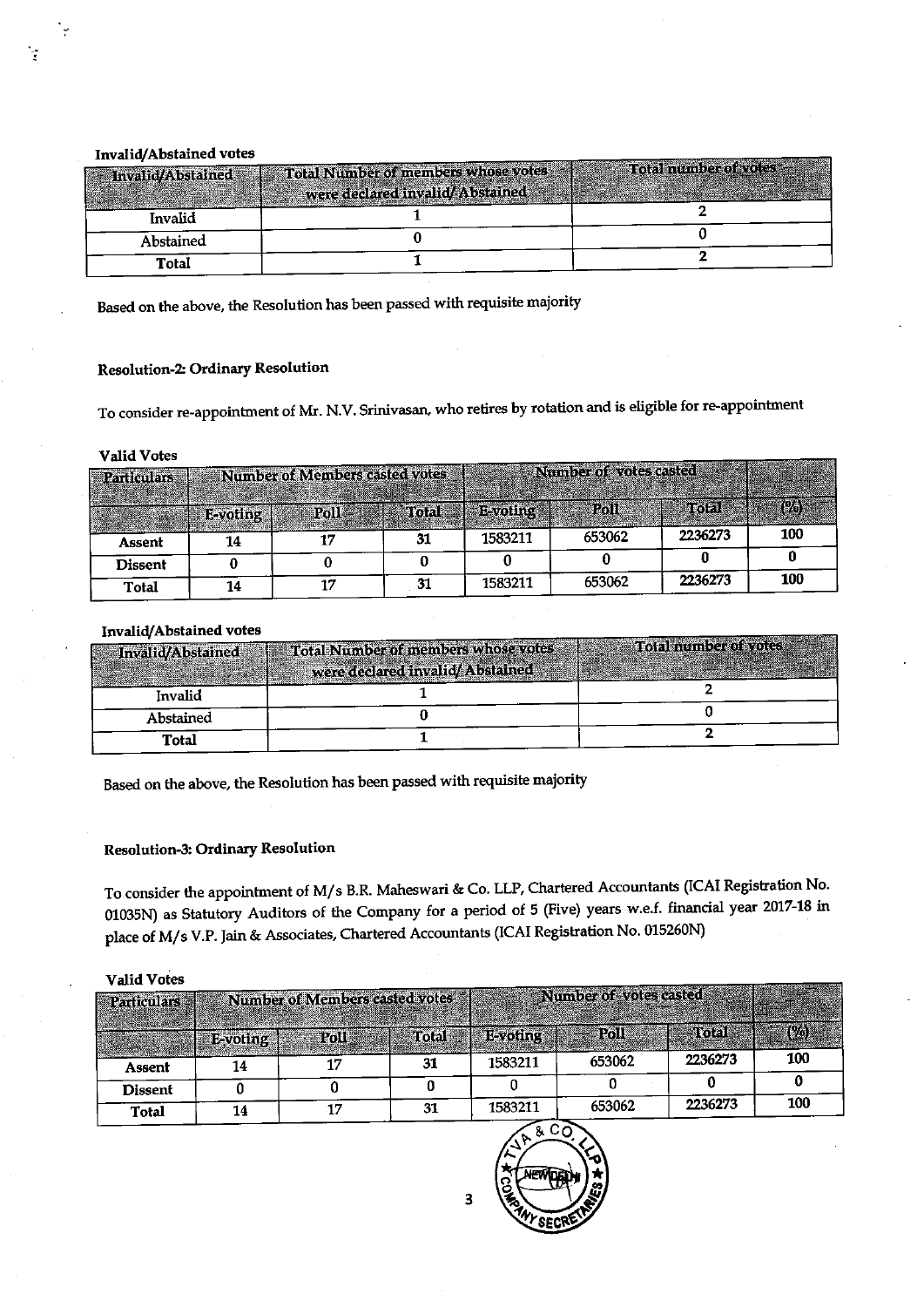#### **Invalid/Abstained votes**

.!

| <b>Excelnvalid/Abstained</b> | <b>Total Number of members whose votes</b> | Total number of votes |
|------------------------------|--------------------------------------------|-----------------------|
|                              | were declared invalid/ Abstained           |                       |
| Invalid                      |                                            |                       |
| Abstained                    |                                            |                       |
| Total                        |                                            |                       |

Based on the above, the Resolution has been passed with requisite majority

### Resolution-4: Ordinary Resolution

To consider the re-appointment of Mr. Surinder P. Kanwar as Managing Director of the Company for a period of 5 (Five) years w.e.f. 01 October, 2017

### Valid Votes

| <b>Particulars</b> |                 | Number of Members casted votes |              |           | Number of votes casted |                  |           |
|--------------------|-----------------|--------------------------------|--------------|-----------|------------------------|------------------|-----------|
|                    | <b>E-voting</b> | Rote                           | <b>Total</b> | E-voting. | <b>Polls</b>           | $  \mathbf{e}  $ | <b>Wo</b> |
| Assent             | 14              |                                | 31           | 1583211   | 653062                 | 2236273          | 100       |
| <b>Dissent</b>     |                 |                                |              |           |                        |                  |           |
| <b>Total</b>       | 14              |                                | 31           | 1583211   | 653062                 | 2236273          | 100       |

### Invalid/Abstained votes

| Invalid/Abstained | Total Number of members whose votes | Total number of votes |
|-------------------|-------------------------------------|-----------------------|
|                   | were declared invalid/Abstained     |                       |
| Invalid           |                                     |                       |
| Abstained         |                                     |                       |
| Total             |                                     |                       |

Based on the above, the Resolution has been passed with requisite majority

Registers, Ballot papers and all other relevant records relating to remote e-voting and voting through ballot  $10$ papers shall remain in our safe custody until the Chairman considers, approves and signs the Minutes of the S2dAnnual General Meeting and the same shall be handed over thereafter to the ComPany Secretary of the Company for safe keeping.

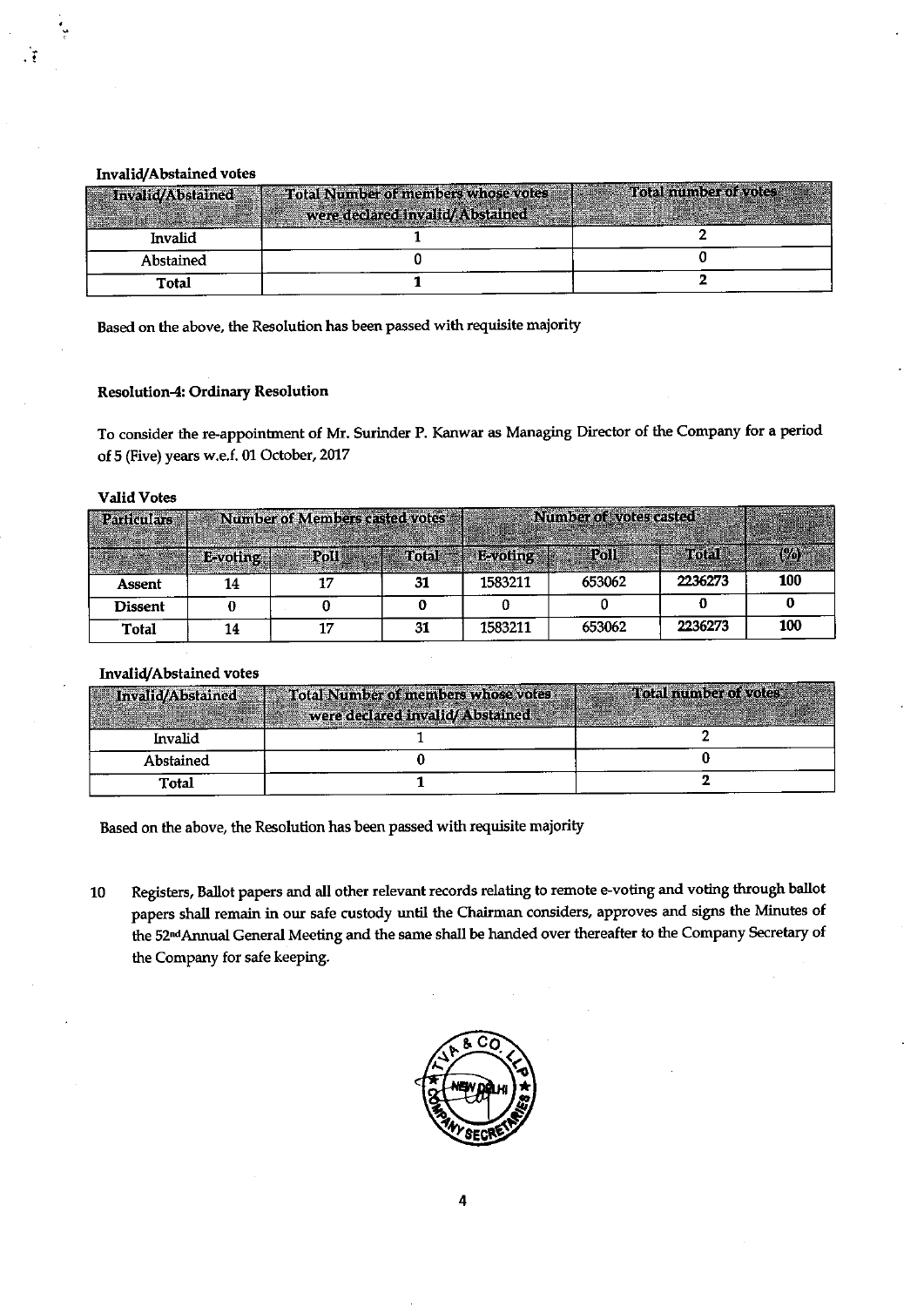Thanking you

Scrutinizer Tanuj Vohra Partner TVA & Co. LLP Company Secretaries M. No.: F5621, CP No. 5253

Delhi, August 09, 2017

Countersigned by For Raunaq EPC Intemational Limited

Slauwar

Chairman Surinder Pal Kanwar DIN: 00033524

We, the undersigned witnesseth that the ballot box was opened and votes casted through remote e-voting were unblocked from the e-voting website of National Securities Depository Limited (NSDL) in our presence on August 08, 2017.

Deparshu

Deepanshu Gambhir 380-H, Pocket-2 Mayur Vihar Phase-l Delhi-l10091

Delhi, August 09, 2017

Chancere

Bhawna D-33, 3rd Floor Street No.9, Laxmi Nagar Delhi-110092

Delhi, August 09, 2017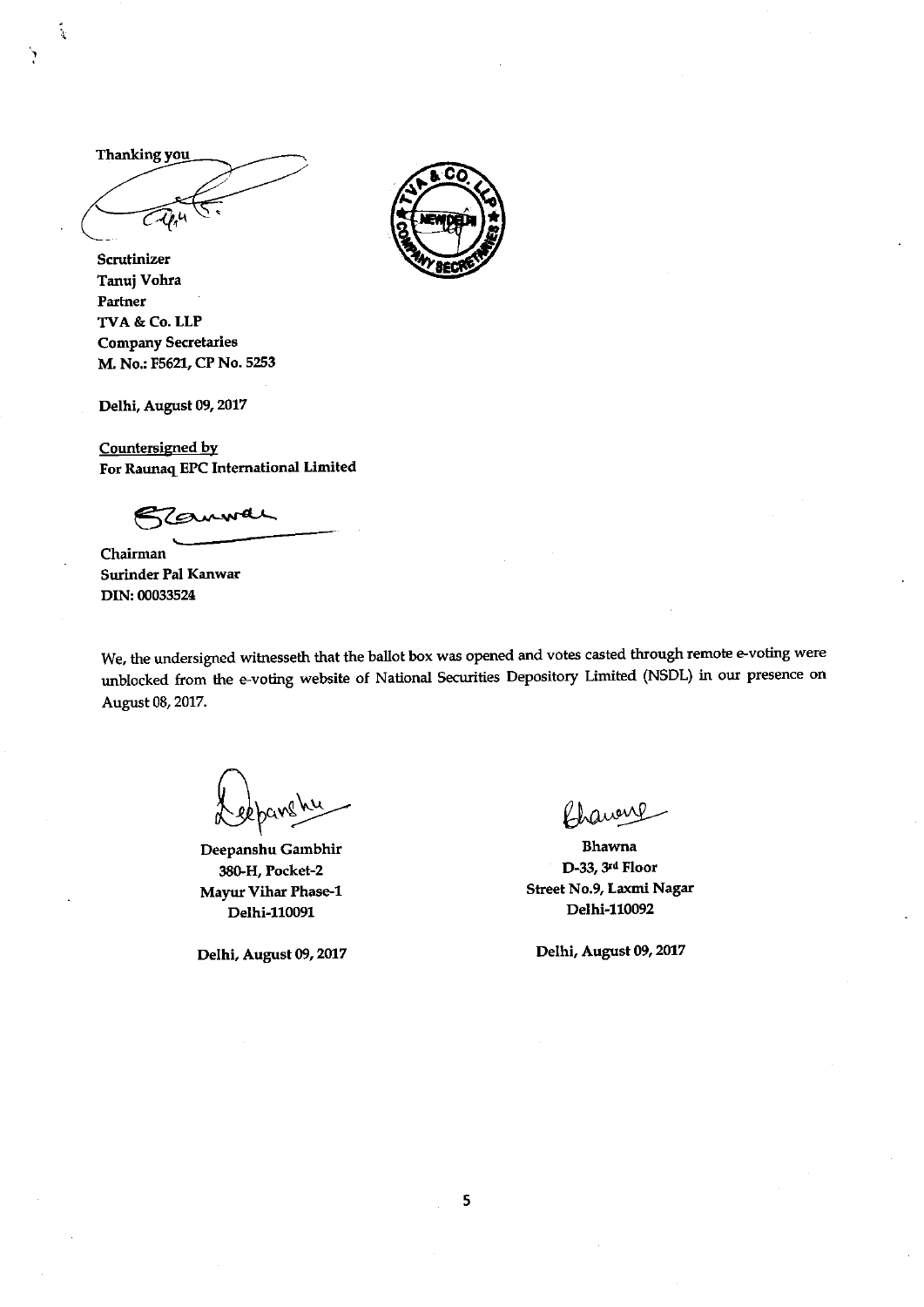

# REPORT OF SCRUTINIZER

### REMOTE E-VOTING

(Pursuant to Section 108 of the Companies Act, 2013 and RuIe 20 of the Companies (Management and Administration) Rules, 2014)

To,

 $\mathbf{t}$ 

The Chairman Raunaq EPC International Limited CIN: L51909HR1965PLC034315 2O K.M. Mathura Road, P.O. Amar Nagar, Faridabad-121003, Haryana

### Dear Sir,

I, Tanuj Vohra, Practicing Company Secretary and Partner at M/s TVA & Co. LLP, Company secretaries, having its Registered office at N-145A, Ground Floor, Greater Kailash-l, Delhi-110M8, have been appointed as a Scrutinizer by the Board of Directors of Raunaq EPC Intemational Limited (the Company) for the purpose of scrutinizing the remote e-voting process in a fair and transparent manner in respect of the below mentioned resolutions deemed to be passed at the 52<sup>nd</sup> Annual General Meeting of the equity shareholders of the Company held on Tuesday, August 08, 2017 at 03:00 P.M. at ARK Hall, Hotel Saffron Kiran 12/6, NH-2, Further to Sarai Metro Station, Near to Badarpur Toll Plaza, Sarai Khwaja, Faridabad-121003, Haryana, submit my report as under:

1. The notice dated July 07,2017 convening Annual General Meeting of the Company along with the statement under section 102 of the Companies Act, 2013, setting out the material facts and disclosures as required to be stated under Rule 20(4)(iii)and(iv) of the Companies (Management and Administration) Rules, 2074, was duly sent to the shareholders in respect to the below mentioned resolutions passed at the 52<sup>nd</sup> Annual General Meeting held on August 08, 2017.



145A, Ground Floor, N Block, Greater Kailash-1, New Delhi - 110048, Tel: 91 11 49873130, E-Mail: info@tanujvohra.com

 $\mathbf{1}$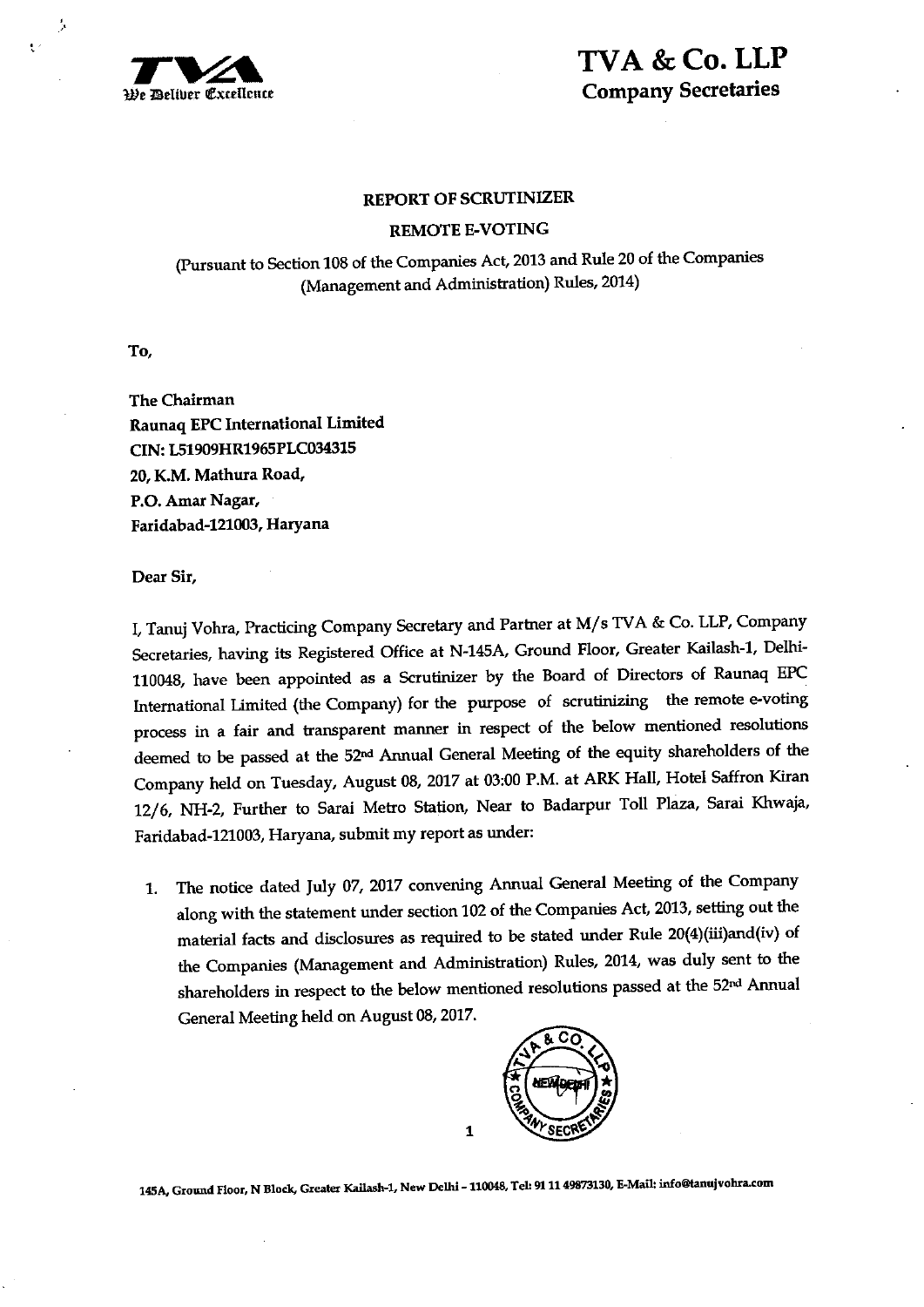- The Company has issued a public notice by way of advertisement on 15<sup>th</sup> July, 2017 in  $2.$ "The Financial Express" and "Jansatta" newspapers pursuant to the provisions of Rule  $20(4)(v)$  of the Companies (Management and Administration) Rules, 2014.
- In accordance with the Notice sent to the shareholders of the Company and the 3. advertisement published, e-voting remained open from 9:00 AM on August 05, 2017 to 5:00 PM on August 07,2017.
- The equity shareholders of the Company holding shares as on August 01, 2017 "cut off 4. date" were entitled to vote on the proposed resolutions as set out in the Notice of the Annual General Meeting of the Company.
- The equity shareholders details who have casted votes through remote e-voting, were 5. downloaded from the e-voting website of National Securities Depository Umited (NSDL) (http//www.evoting.nsdl.com) in order to ensure that such members did not vote again at the Annual General Meeting.
- The votes were unblocked on August 08,2077 at 03:30 P.M. in the presence of two 6. wihresses, Mr. Deepanshu Gambhir and Ms. Bhawna, who were not in the employment of the Company and who have signed below as witness to the unblocking of the votes.
- 7. The result of the remote e-voting in respect to the proposed resolutions is as under:

### a) Resolution-l : Ordinary Resolution

To receive, consider and adopt the financial statements of the Company for the year ended 31"t March, 2017 together with reports of the Directors and Auditors thereon

i. Voted in favour of the resolution:

| Number of members   Number<br>Voted through remote e-   (shares) | of      | Votes   % of total numbers of<br>valid votes |
|------------------------------------------------------------------|---------|----------------------------------------------|
| voting                                                           |         |                                              |
| 14                                                               | 1583211 | 100                                          |

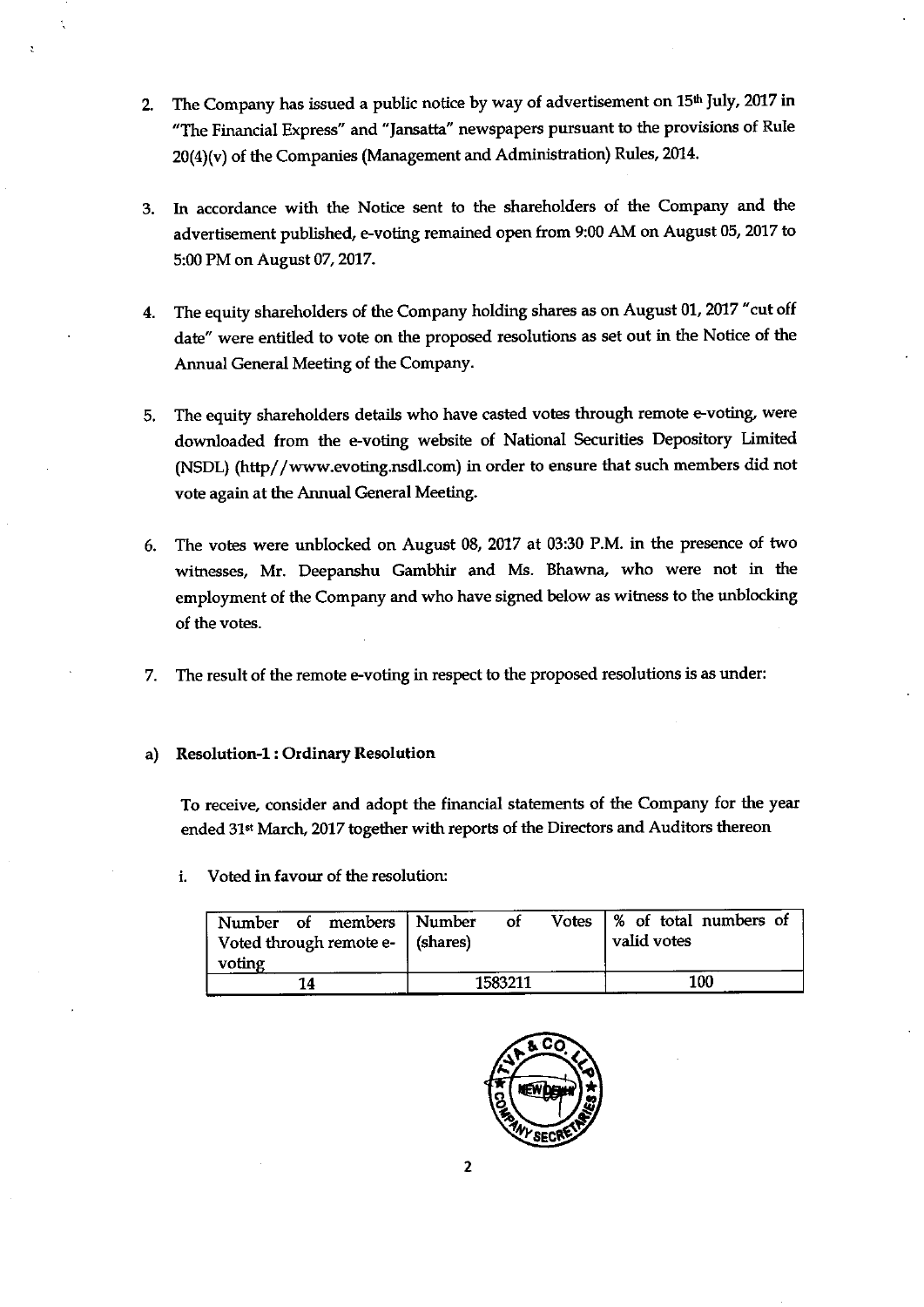#### ii. Voted against the resolution:

| Number of members Number<br>Voted through remote $e-$ (shares)<br>voting | οt | Votes   % of total numbers of<br>valid votes |
|--------------------------------------------------------------------------|----|----------------------------------------------|
|                                                                          |    |                                              |

#### iii. Invalid votes:

| Number of members | Total number of votes (shares) |
|-------------------|--------------------------------|
| ---<br>_____      |                                |

#### b) Resolution-2 : Ordinary Resolution

To consider re-appointment of Mr. N.V, Srinivasan, who retires by rotation and is eligible for re.appointment

i. Voted in favour of the resolution:

| Number of members Number<br>Voted through remote $e-$ (shares)<br>voting | <sub>of</sub> | Votes   % of total numbers of<br>valid votes |
|--------------------------------------------------------------------------|---------------|----------------------------------------------|
|                                                                          | 1583211       | 100                                          |

Voted against the resolution: ii.

| Number of members Number<br>Voted through remote e- (shares)<br>voting | οf | Votes   % of total numbers of<br>valid votes |
|------------------------------------------------------------------------|----|----------------------------------------------|
|                                                                        |    |                                              |

#### Invalid votes: iii.

| Number of members<br>$- - - -$ | Total number of votes (shares) |
|--------------------------------|--------------------------------|
|                                |                                |

### c) Resolution-3 : Ordinary Resolution

To consider the appointment of M/s B.R. Maheswari & Co. LLP, Chartered Accountants (ICAI Registration No. 01035N) as Statutory Auditors of the Company for a period of 5 (Five) years w.e.f. Financial year 2017-18 in place of M/s V.P. Jain & Associates, Chartered Accountants (ICAI Registration No. 015260N)

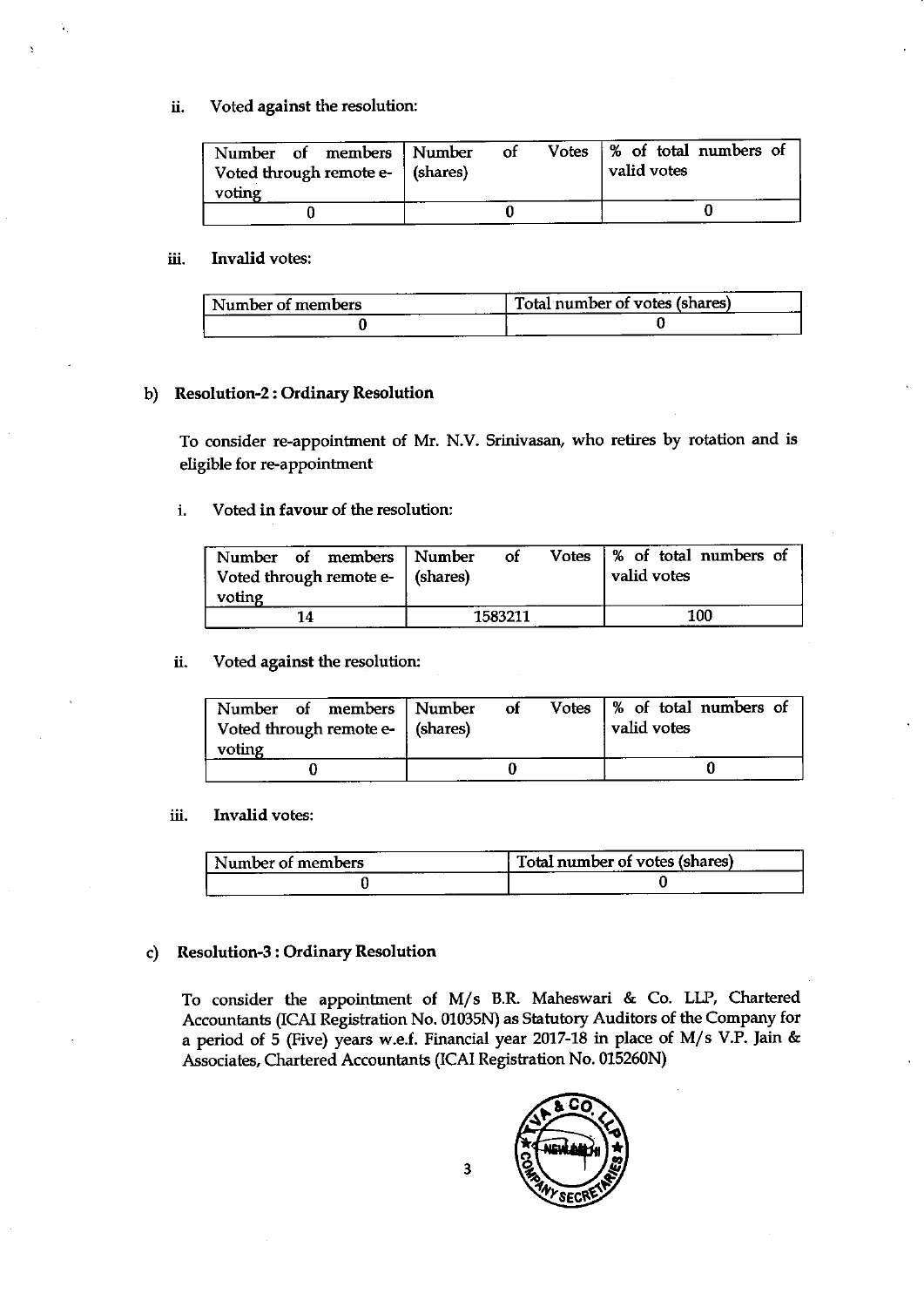Voted in favour of the resolution: i.

| Number of members Number<br>Voted through remote e- (shares) | of      | Votes $\frac{1}{2}$ of total numbers of<br>valid votes |
|--------------------------------------------------------------|---------|--------------------------------------------------------|
| voting                                                       |         |                                                        |
| 14                                                           | 1583211 | 100                                                    |

#### ii. Voted against the resolution:

| Number of members<br>Voted through remote<br>e-voting | Number of Votes cast \% of total numbers of<br>$\vert$ (shares) | valid votes cast |
|-------------------------------------------------------|-----------------------------------------------------------------|------------------|
|                                                       |                                                                 |                  |

#### iii. Invalid votes:

| Number of members | Total number of votes (shares)<br>------ |
|-------------------|------------------------------------------|
|                   |                                          |

### d) Resolution-4 : Ordinary Resolution

To consider the re-appointment of Mr. Surinder P. Kanwar as Managing Director of the Company for a period of 5 (Five) years w.e.f. 01 October, 2017

i. Voted in favour of the resolution:

| Number of members   Number<br>Voted through remote e-   (shares) | of      | Votes   % of total numbers of<br>valid votes |
|------------------------------------------------------------------|---------|----------------------------------------------|
| voting                                                           |         |                                              |
| 14                                                               | 1583211 | 100                                          |

#### ii. Voted against the resolution:

| Number of members<br>Voted through remote<br>e-voting | (shares) |  | Number of Votes cast \% of total numbers of<br>valid votes cast |
|-------------------------------------------------------|----------|--|-----------------------------------------------------------------|
|                                                       |          |  |                                                                 |

#### Invalid votes: iii.

| hers<br>mom<br>ירמר<br>nt               | ------<br>-----<br>$\overline{ }$<br>res)<br>number of votes. |
|-----------------------------------------|---------------------------------------------------------------|
| -----------------<br>--------<br>______ |                                                               |

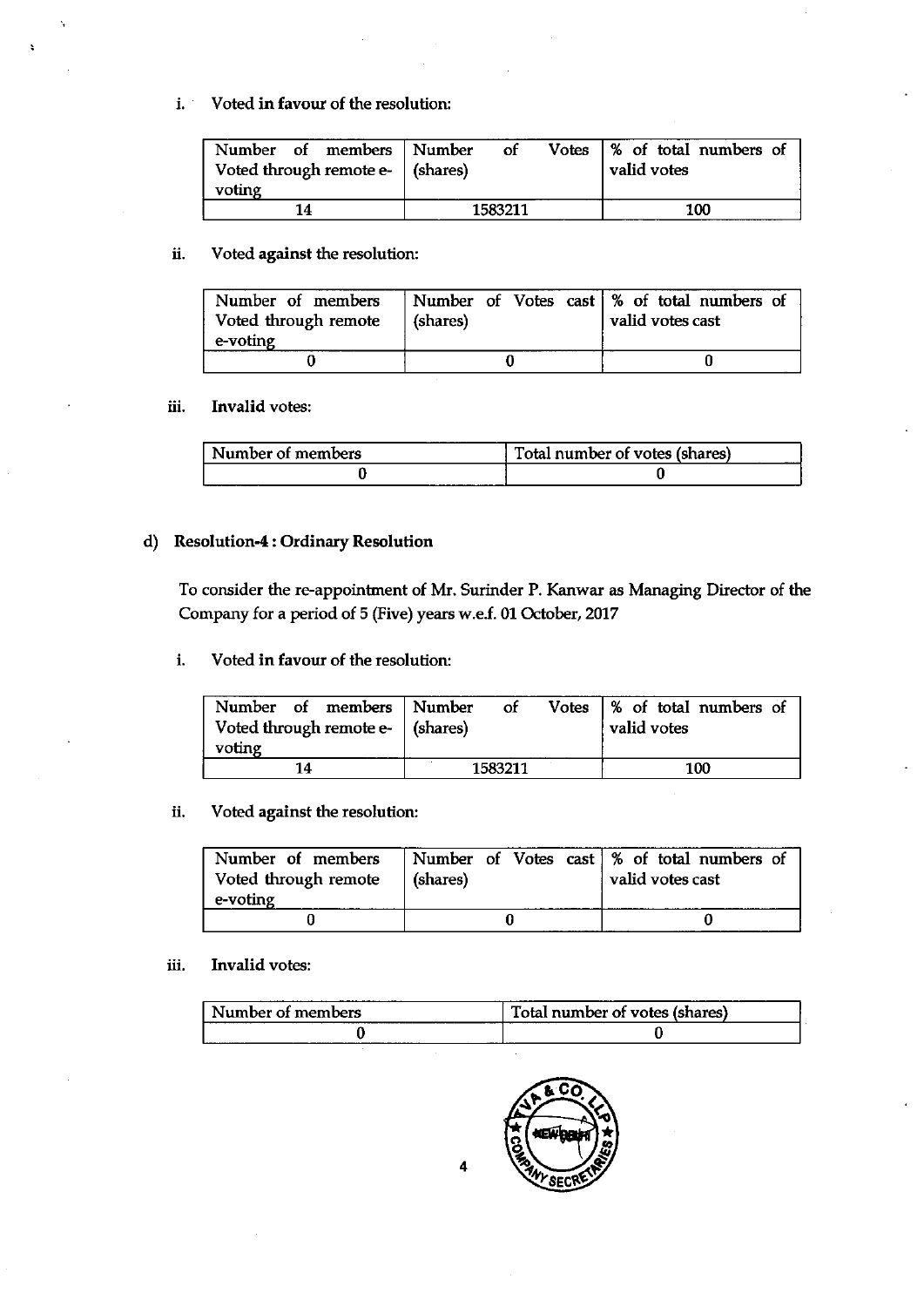8. All relevant records of remote evoting will remain in our safe custody until the Chairman considers, approves and signs the minutes of the 52<sup>nd</sup> Annual General Meeting and the same shall be handed over thereafter to the Company Secretary of the Company for safe keeping.

Thanking you

Scrutinizer Tanui Vohra Partner, TVA & Co. LLP M. No.: F5521, CP No. 5253

Delhi, August 09, 2017

Countersigned by For Raunaq EPC International Limited

 $5$ Zanwa \*----.

Chairman Surinder PaI Kanwar DIN:00033524

We, the undersigned witnesseth that the votes casted through remote e-voting were unblocked from the e-voting website of National Securities Depository Limited (NSDL) in our presence at 03:30 P.M. on August 08, 2017.

Cepanshu Blanene

Deepanshu Gambhir 380-H, Pocket-2, Mayur Vihar Phase-l Delhi-l10091

Delhi, August 09, 2017

Bhawna D-33, 3rd Floor, Street No.9 Laxmi Nagar Delhi-110092

Delhi, August 09, 2017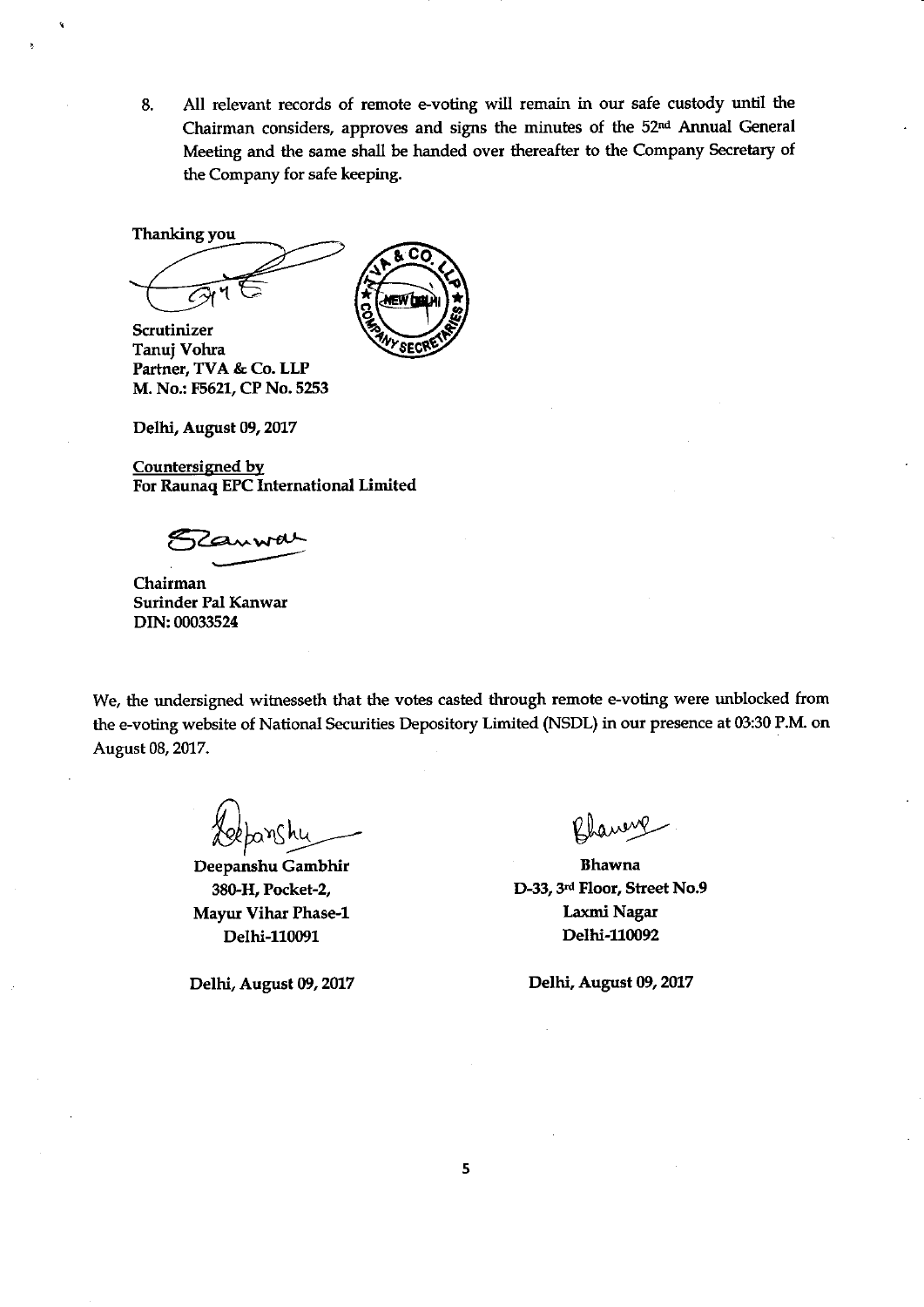

# TVA & Co. LLP Company Secretaries

# FORM No. MGT-13

### Report of Scrutinizer

[Pursuant to section 109 of the Companies Act, 2013 and rule 21(2) of the Companies (Management and Administration) Rules, 2014]

To,

The Chairman Raunaq EPC International Limited CIN: L51909HR1965PLC034315 20, K.M. Mathura Road, P.O. Amar Nagar, Faridabad-121003, Haryana

The 52nd Armual General Meeting of the equity shareholders of Raunaq EPC Intemational Limited held on Tuesday, August 08, 2017 at 03:00 P.M. at ARK Hall, Hotel saffron Kiran 12/6, NH-2, Further to Sarai Metro Station, Near to Badarpur Toll Plaza, Sarai Khwaja, Faridabad-121003, Haryana

Dear Sir,

I, Tanuj Vohra, Practicing Company Secretary and Partner at M/s TVA & Co. LLP, Company secretaries, having its Registered office at N-145A, Ground Floor, Greater Kailash-1, Delhi-110048, appointed as scrutinizer for the purpose of the poll taken on the below mentioned resolutions, at the 52na Annual General Meeting of the equity shareholders of Raunaq EPC International Limited held on Tuesday, August 08, 2017 at 03:00 P.M. at ARK Hall, Hotel Saffron Kiran 12/6, NH-2, Further to Sarai Metro Station, Near to Badarpur Toll Plaza, Sarai Khwaja, Faridabad-121003, Haryana, submit my report as under:

1. After the time fixed for closing of the poll by the Chairman, 1 (One) ballot box kept for polling was locked in my presence with due identification mark placed by me.



1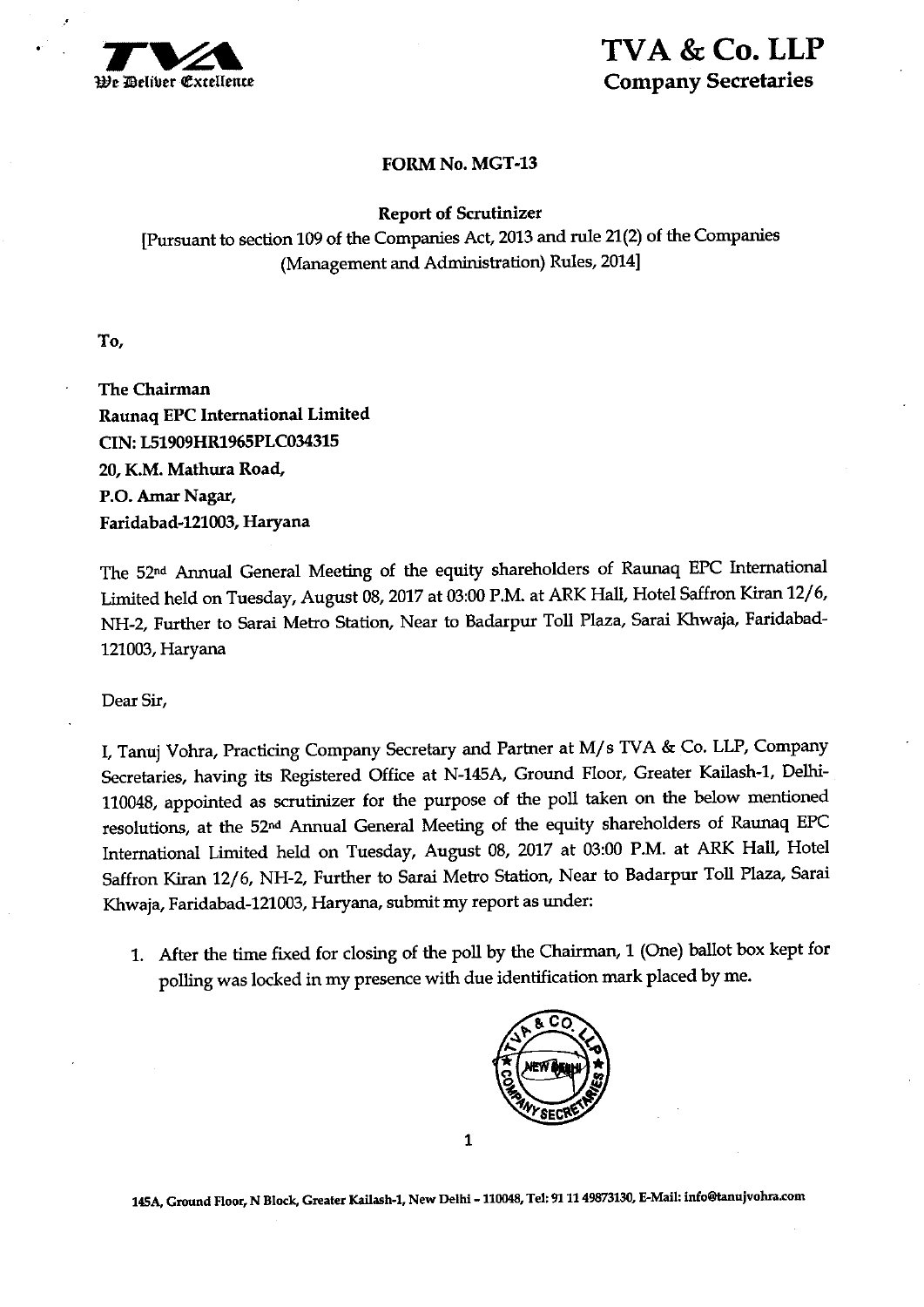- 2. The locked ballot box was subsequently opened in my presence and poll papers were diligently scrutinized. The poll papers were reconciled with the records maintained by the Registrar and Transfer Agents of the Company and the authorizations/proxies lodged with the Company.
- The poll papers, which were incomplete and/or which were otherwise found defective have bem treated as invalid and kept separately.
- 4. The result of the Poll is as under:

# a) Resolution-l : Ordinary Resolution

To receive, consider and adopt the financial statements of the Company for the year ended 31<sup>st</sup> March, 2017 together with reports of the Directors and Auditors thereon

Voted in favour of the resolution:  $\mathbf{i}$ .

|                                                      | Number of members   Number of Votes cast by   % of total number of valid |            |
|------------------------------------------------------|--------------------------------------------------------------------------|------------|
| $\vert$ present and voting (in $\vert$ them (shares) |                                                                          | votes cast |
| person or by proxy)                                  |                                                                          |            |
| 17                                                   | 653062                                                                   | 100        |

#### ii. Voted against the resolution:

|                     |                                           |  |  | Number of members   Number of Votes cast by   % of total number of valid |
|---------------------|-------------------------------------------|--|--|--------------------------------------------------------------------------|
|                     | present and voting $(in   them (shares))$ |  |  | votes cast                                                               |
| person or by proxy) |                                           |  |  |                                                                          |
|                     |                                           |  |  |                                                                          |

#### Invalid votes: iii.

| Total number of members (in person or   Total number of votes cast by them |  |
|----------------------------------------------------------------------------|--|
| by proxy) whose votes were declared   (shares)                             |  |
| invalid                                                                    |  |
|                                                                            |  |

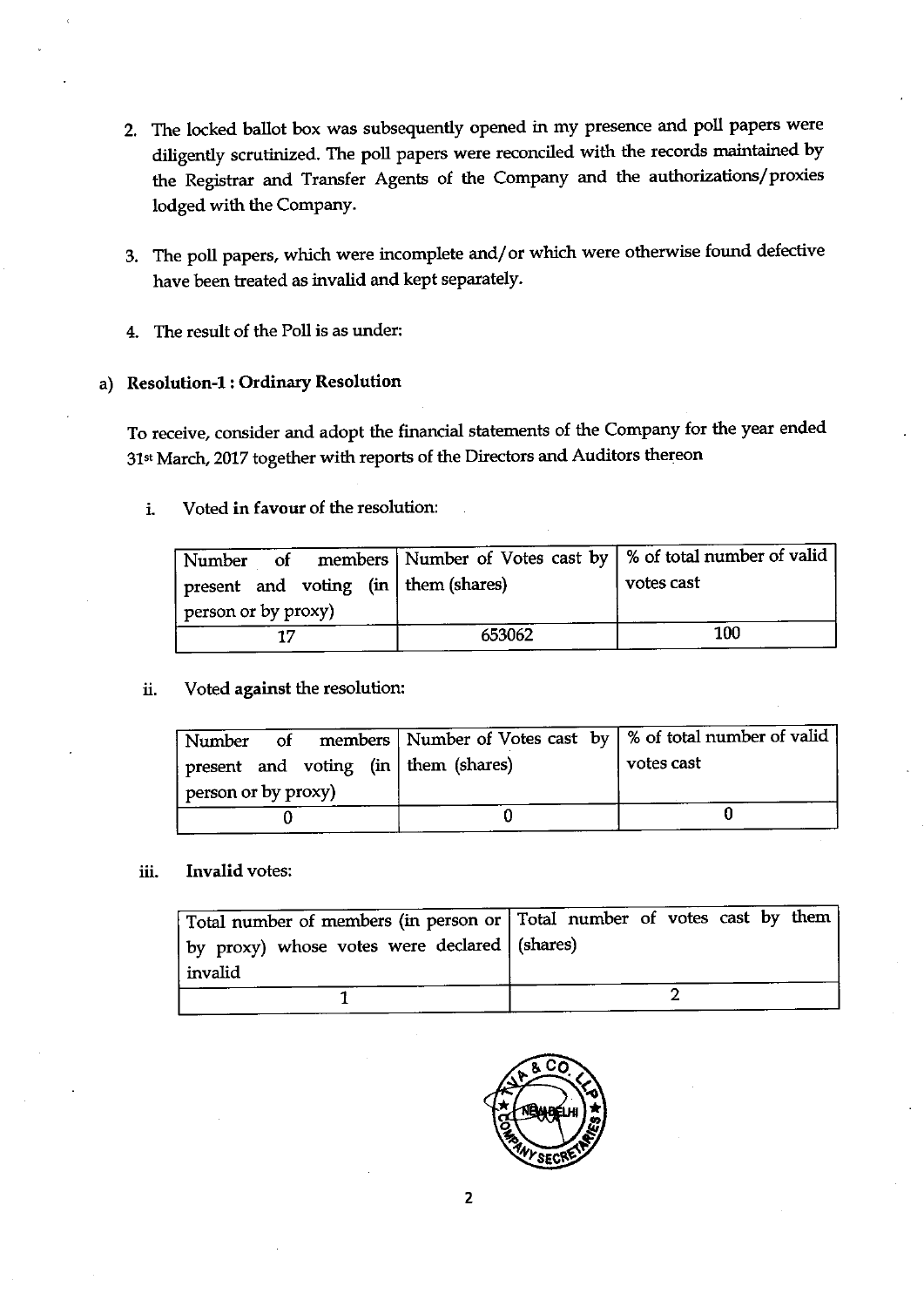# b) Resolution-2 : Ordinary Resolution

To consider re-appointment of Mr. N.V. Srinivasan, who retires by rotation and is eligible for re-appointment

# i. Voted in favour of the resolution:

|                     | Number of members   Number of Votes cast by   % of total number of valid |            |
|---------------------|--------------------------------------------------------------------------|------------|
|                     | present and voting (in   them (shares)                                   | votes cast |
| person or by proxy) |                                                                          |            |
| 17                  | 653062                                                                   | 100        |

# ii. Voted against the resolution:

|                         |                                        | Number of members   Number of Votes cast by   % of total number of valid |
|-------------------------|----------------------------------------|--------------------------------------------------------------------------|
|                         | present and voting (in   them (shares) | votes cast                                                               |
| $ $ person or by proxy) |                                        |                                                                          |
|                         |                                        |                                                                          |

## iii. Invalid votes:

| Total number of members (in person or   Total number of votes cast by them |  |
|----------------------------------------------------------------------------|--|
| by proxy) whose votes were declared (shares)                               |  |
| invalid                                                                    |  |
|                                                                            |  |

# c) Resolution-3 : Ordinary Resolution

To consider the appointment of M/s B.R. Maheswari & Co. LLP, Chartered Accountants (ICAI Registration No. 01035N) as Statutory Auditors of the Company for a period of <sup>5</sup> (Five) years w.e.f. Financial year 2017-18 in place of M/s V.P. Jain & Associates, Chartered Accountants (ICAI Registration No. 015260N)

# i. Voted in favour of the resolution:

|                         |  | Number of members Number of Votes cast by   % of total number of valid |            |
|-------------------------|--|------------------------------------------------------------------------|------------|
|                         |  | present and voting $(in   them (shares))$                              | votes cast |
| $ $ person or by proxy) |  |                                                                        |            |
|                         |  | 653062                                                                 | 100        |

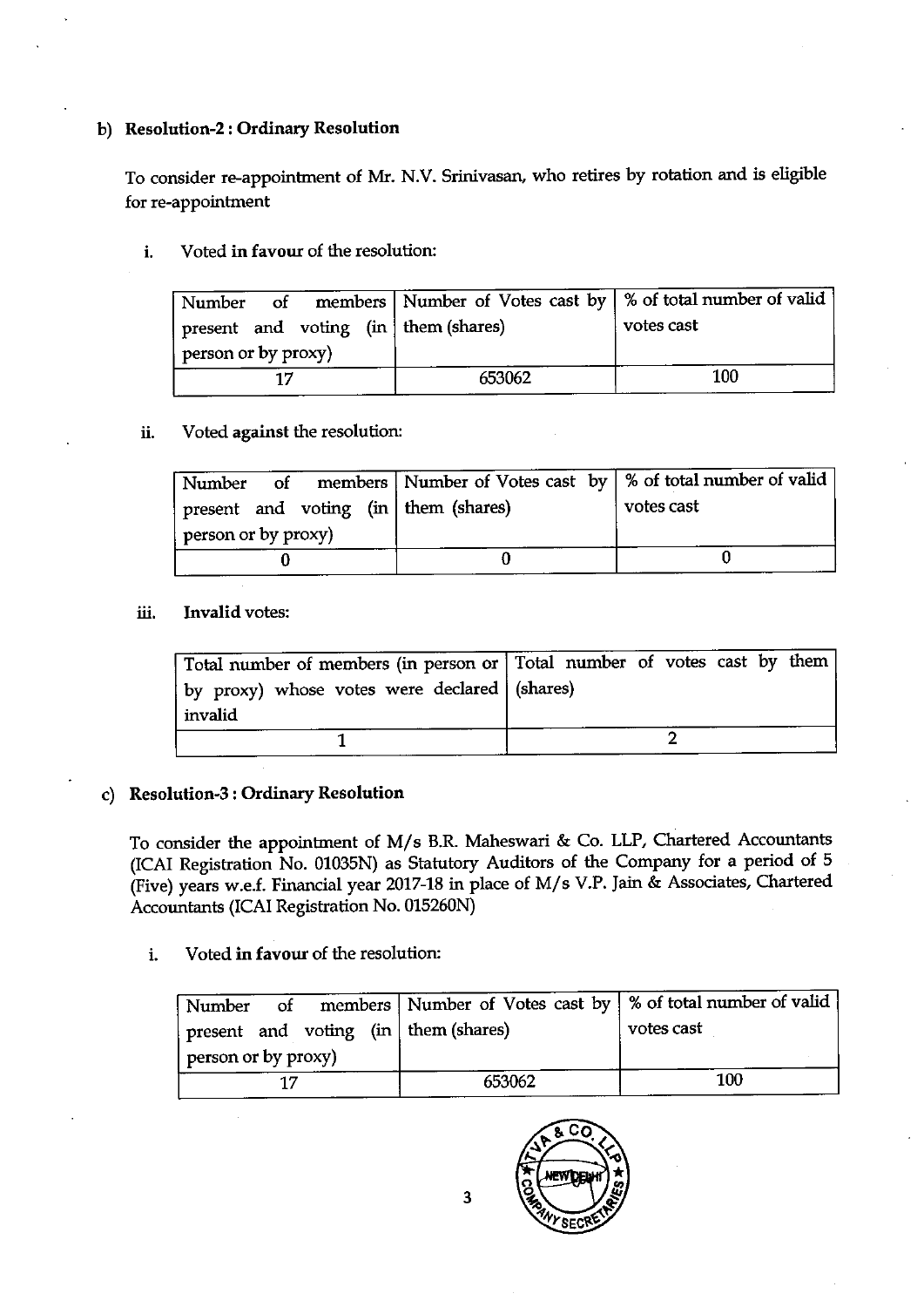#### Voted against the resolution: ii.

| Number              |  |                                      | of members   Number of Votes cast by   % of total number of valid |
|---------------------|--|--------------------------------------|-------------------------------------------------------------------|
|                     |  | present and voting (in them (shares) | votes cast                                                        |
| person or by proxy) |  |                                      |                                                                   |
|                     |  |                                      |                                                                   |

#### iii. Invalid votes:

| Total number of members (in person or Total number of votes cast by them |  |
|--------------------------------------------------------------------------|--|
| by proxy) whose votes were declared (shares)                             |  |
| invalid                                                                  |  |
|                                                                          |  |

# d) Resolution-4 : Ordinary Resolution

To consider the re-appointment of Mr. Surinder P. Kanwar as Managing Director of the Company for a period of 5 (Five) years w.e.f. 01 October, 2017

# i. Voted in favour of the resolution:

|                                           | Number of members   Number of Votes cast by   % of total number of valid |            |
|-------------------------------------------|--------------------------------------------------------------------------|------------|
| present and voting $(in   them (shares))$ |                                                                          | votes cast |
| $\vert$ person or by proxy)               |                                                                          |            |
| 17                                        | 653062                                                                   | 100        |

#### Voted against the resolution: ii.

|                         |  |                                        | Number of members   Number of Votes cast by   % of total number of valid |
|-------------------------|--|----------------------------------------|--------------------------------------------------------------------------|
|                         |  | present and voting (in   them (shares) | votes cast                                                               |
| $ $ person or by proxy) |  |                                        |                                                                          |
|                         |  |                                        |                                                                          |

#### iii. Invalid votes:

| Total number of members (in person or Total number of votes cast by them) |  |
|---------------------------------------------------------------------------|--|
| by proxy) whose votes were declared   (shares)                            |  |
| ' invalid                                                                 |  |
|                                                                           |  |

4